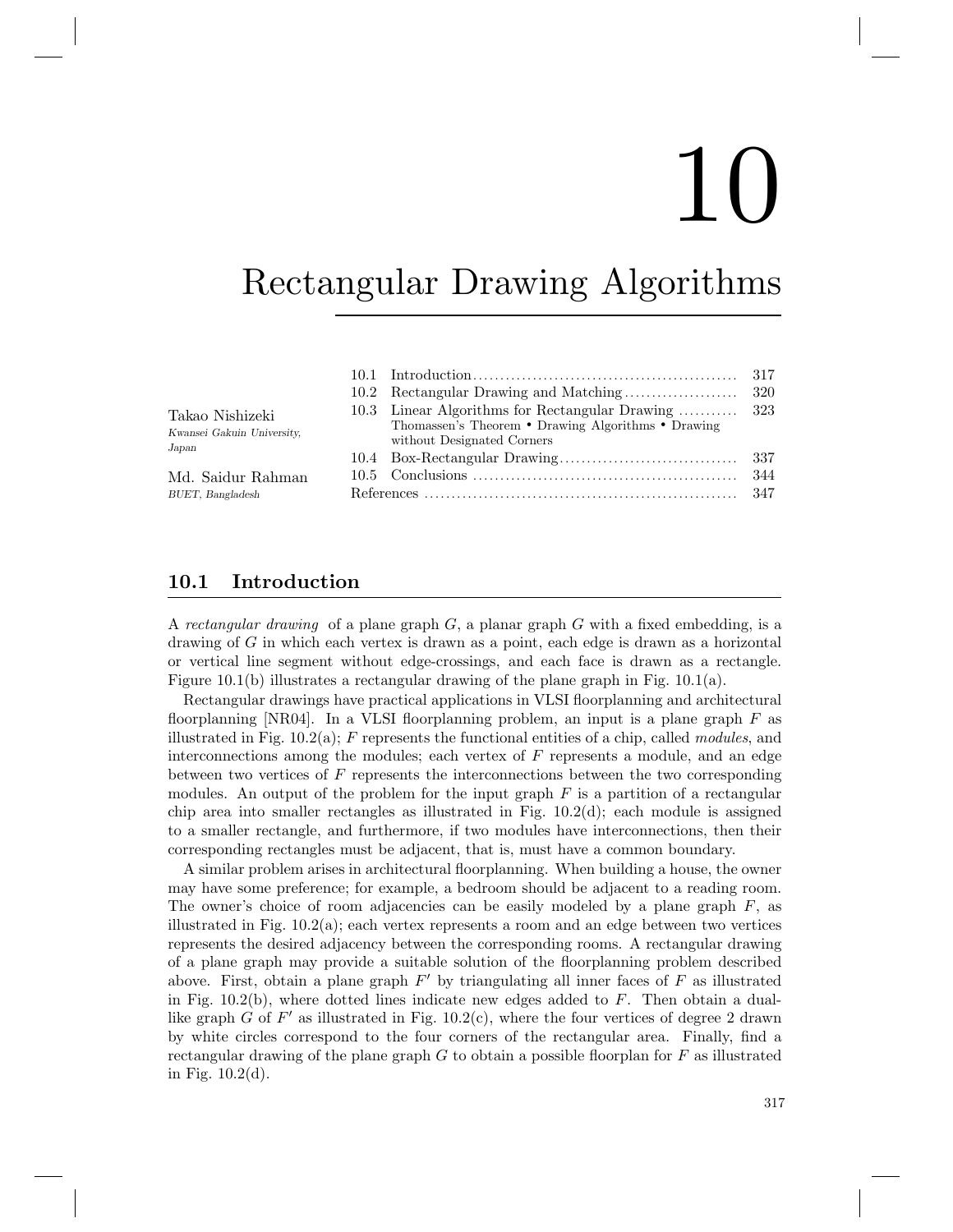#### 318 CHAPTER 10. RECTANGULAR DRAWING ALGORITHMS



Figure 10.1 (a) Plane graph, and (b) its rectangular drawing for the designated corners  $a, b, c$  and d. (Figure taken from [NR04].)



Figure 10.2 (a) Graph  $F$ , (b) triangulated graph  $F'$ , (c) dual-like graph  $G$ , and (d) rectangular drawing of G. (Figure taken from [NR04].)

In a rectangular drawing of G, the outer cycle  $C_o(G)$  is drawn as a rectangle and hence has four convex corners such as  $a, b, c$  and d drawn by white circles in Fig. 10.1. Such a convex corner is an outer vertex of degree two and is called a corner of the rectangular *drawing*. Not every plane graph G has a rectangular drawing. Of course, G must be 2connected and the maximum degree  $\Delta$  of G is at most four if G has a rectangular drawing. Miura et al. showed that a plane graph G with  $\Delta \leq 4$  has rectangular drawing D if and only if a new bipartite graph constructed from  $G$  has a perfect matching, and  $D$  can be found in time  $O(n^{1.5}/\log n)$  whenever G has D [MHN06]. In Section 10.2 we present their result on rectangular drawings of plane graphs with  $\Delta \leq 4$ .

Since a planar graph with  $\Delta \leq 3$  often appears in many practical applications, much works are devoted to rectangular drawings of planar graphs with  $\Delta \leq 3$  [BS88, Tho84, RNN98, RNN02]. In Section 10.3 we present a necessary and sufficient condition for a plane graph G with  $\Delta \leq 3$  to have a rectangular drawing when four outer vertices of degree two are designated as the corners [Tho84], and also present a linear-time algorithm to obtain a rectangular drawing with the designated corners [RNN98]. The problem of examining whether a plane graph has a rectangular drawing becomes difficult when four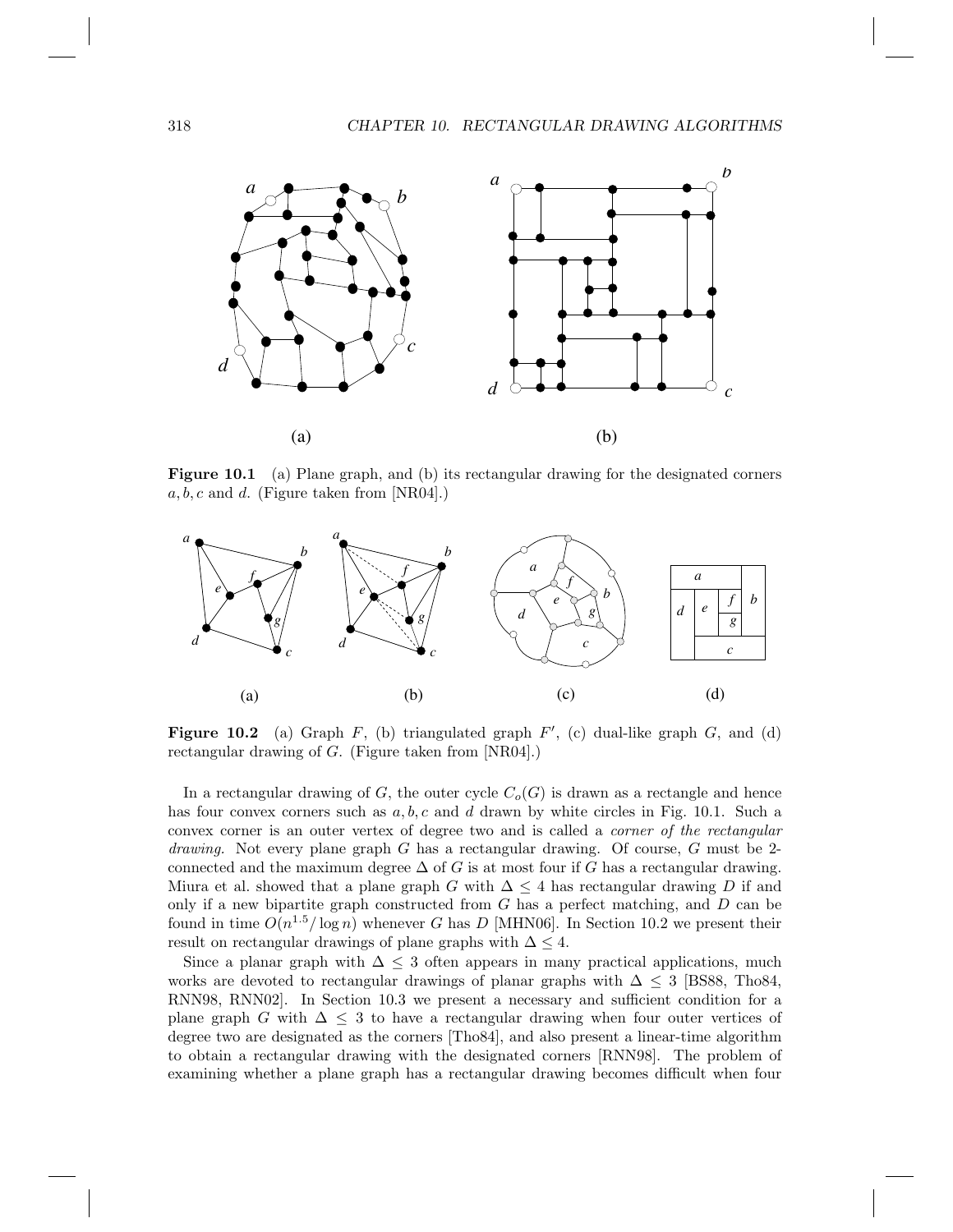#### 10.1. INTRODUCTION 319

outer vertices are not designated as the corners. We also present a necessary and sufficient condition for a plane graph with  $\Delta \leq 3$  to have a rectangular drawing for some quadruplet of outer vertices appropriately chosen as the corners; the condition leads to a linear-time algorithm [RNN02, NR04].

In the floorplan described in Fig.  $10.2(d)$ , two rectangles are always adjacent if the modules corresponding to them have interconnections in  $F$  in Fig. 10.2(a). However, two rectangles may be adjacent even if the modules corresponding to them have no interconnections in F. For example, module e and module g have no interconnection in  $F$ , but their corresponding rectangles are adjacent in the floorplan in Fig.  $10.2(d)$ . Such unwanted adjacencies are not desirable in some other floorplanning problems.

In floorplanning of a MultiChip Module (MCM), two chips generating excessive heat should not be adjacent, or two chips operating on high frequency should not be adjacent to avoid malfunctioning due to their interference [She95]. Unwanted adjacencies may cause a dangerous situation in some architectural floorplanning, too [FW74]. For example, in a chemical industry, a processing unit that deals with poisonous chemicals should not be adjacent to a cafeteria. We can avoid the unwanted adjacencies if we obtain a floorplan for  $F$  by using a "box-rectangular drawing" instead of a rectangular drawing. A boxrectangular drawing of a plane graph  $G$  is a drawing of  $G$  such that each vertex is drawn as a rectangle, called a box, each edge is drawn as a straight line segment joining points on the two boxes corresponding to the ends, and the contour of each face is drawn as a rectangle, as illustrated in Fig. 10.3(c). A vertex may be drawn as a degenerate rectangle, that is, a point. A floorplan can be obtained by using a box-rectangular drawing as follows. First, without triangulating the inner faces of  $F$ , find a dual-like graph  $G$  of  $F$  as illustrated in Fig. 10.3(b). Then find a box-rectangular drawing of  $G$  to obtain a possible floorplan for  $F$  as illustrated in Fig. 10.3(c). In Fig. 10.3(c) rectangles e and g are not adjacent although there is a dead space corresponding to a vertex of  $G$  drawn by a rectangular box. Such a dead space to separate two rectangles in floorplanning is desirable for dissipating excessive heat in an MCM or for ensuring safety in a chemical industry. If G has multiple edges or a vertex of degree five or more, then G has no rectangular drawing but may have a box-rectangular drawing. However, not every plane graph has a box-rectangular drawing. Section 10.4 presents a necessary and sufficient condition for the existence of a box-rectangular drawing of a plane graph, and gives a linear algorithm to find a box-rectangular drawing if it exists.



**Figure 10.3** (a)  $F$ , (b)  $G$ , and (c) box-rectangular drawing of  $G$ . (Figure taken from  $[NR04]$ .)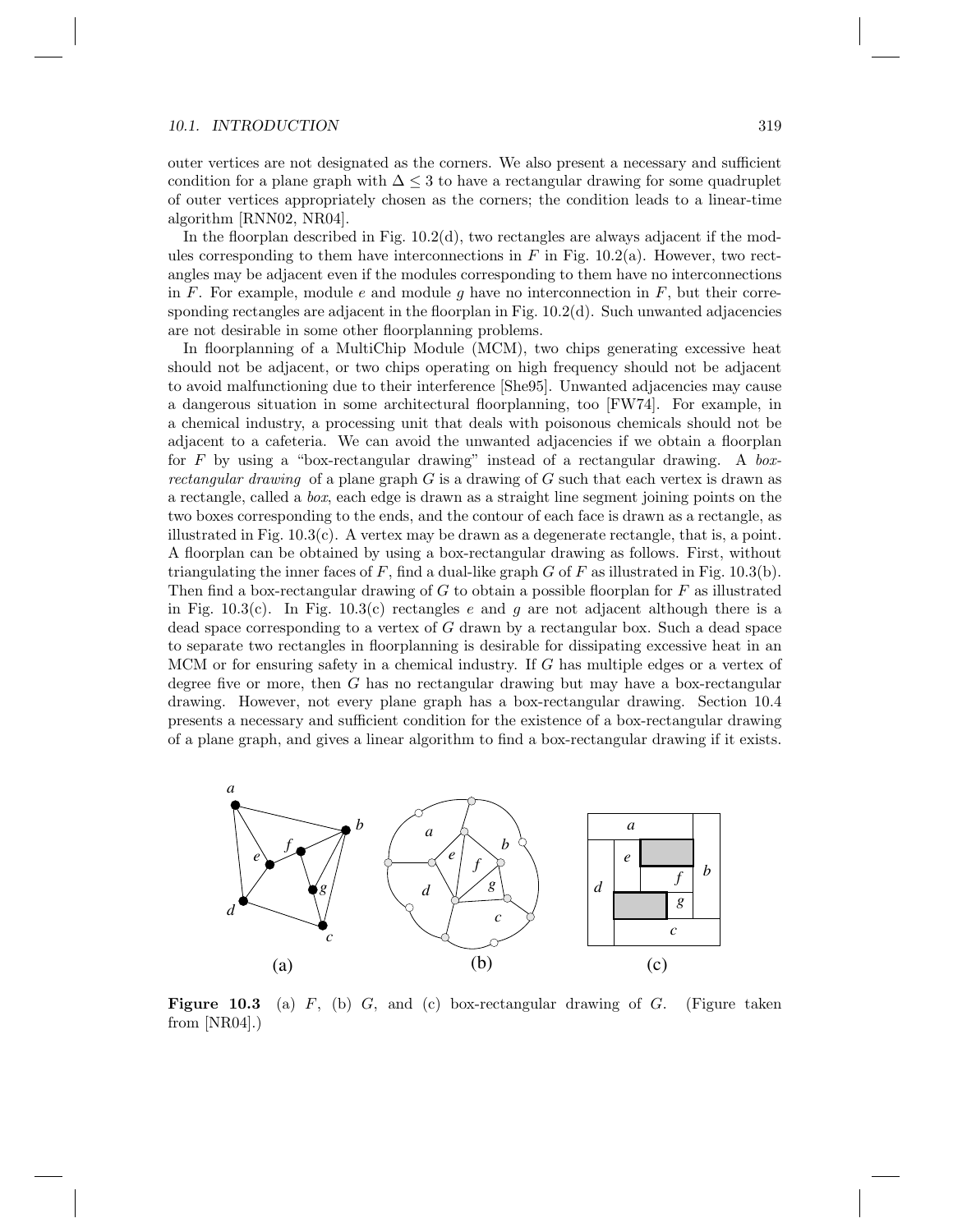### 10.2 Rectangular Drawing and Matching

This section deals with rectangular drawings of plane graphs with  $\Delta \leq 4$ , and shows that a plane graph G with  $\Delta \leq 4$  has rectangular drawing D if and only if a new bipartite graph  $G_d$  constructed from G has a perfect matching, and D can be found in time  $O(n^{1.5}/\log n)$ if D exists [MHN06, NR04].  $G_d$  is called a decision graph.

One may assume without loss of generality that G is 2-connected and  $\Delta \leq 4$ , and hence every vertex of G has degree two, three or four.

An angle formed by two edges  $e$  and  $e'$  incident to a vertex  $v$  in  $G$  is called an angle of v if e and  $e'$  appear consecutively around v. An angle of a vertex in G is called an angle of G. An angle formed by two consecutive edges on a boundary of a face  $F$  in  $G$  is called an angle of F. An angle of the outer face is called an *outer angle* of  $G$ , while an angle of an inner face is called an inner angle.

In any rectangular drawing, every inner angle is 90<sup>°</sup> or 180<sup>°</sup>, and every outer angle is 180 $\degree$  or 270 $\degree$ . Consider a labeling  $\Theta$  which assigns a label 1, 2, or 3 to every angle of G, as illustrated in Fig. 10.4(b). Labels 1, 2 and 3 correspond to angles  $90^{\circ}$ ,  $180^{\circ}$  and  $270^{\circ}$ , respectively. Therefore each inner angle has label either 1 or 2, exactly four outer angles have label 3, and all other outer angles have label 2.



**Figure 10.4** (a) Plane graph G, (b) rectangular drawing D and regular labeling  $\Theta$  of G, and (c) decision graph  $G_d$ . (Figure taken from [NR04].)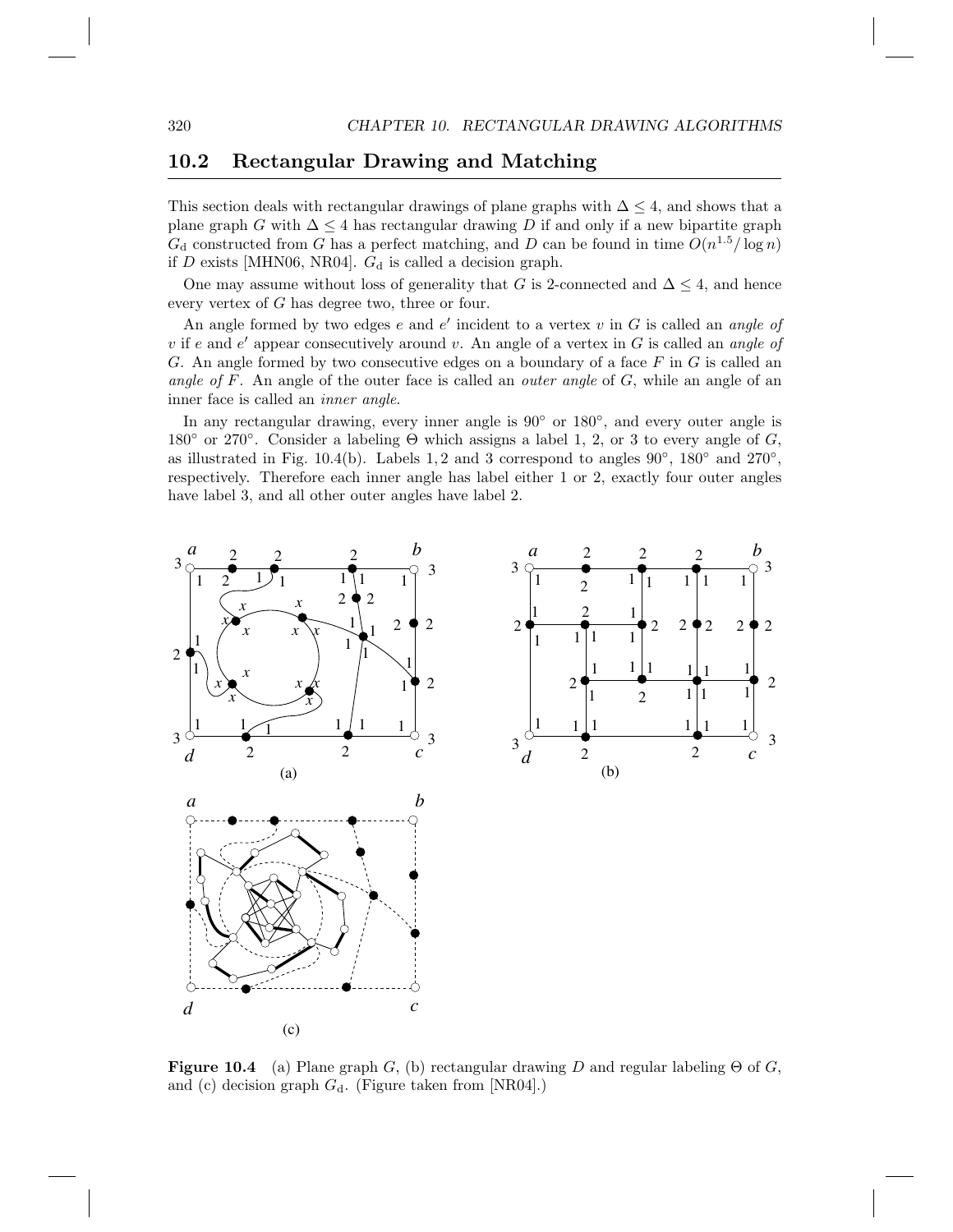#### 10.2. RECTANGULAR DRAWING AND MATCHING  $321$

We call  $\Theta$  a *regular labeling* of G if  $\Theta$  satisfies the following three conditions (a)–(c):

- (a) For each vertex v of G, the sum of the labels of all the angles of v is equal to 4;
- (b) The label of any inner angle is 1 or 2, and every inner face has exactly four angles of label 1; and
- (c) The label of any outer angle is 2 or 3, and the outer face has exactly four angles of label 3;

Figure 10.4(b) depicts a regular labeling  $\Theta$  of the plane graph in Fig. 10.4(a) and a rectangular drawing D corresponding to  $\Theta$ . A regular labeling is a special case of an orthogonal representation of an orthogonal drawing presented in [Tam87].

Conditions (a) and (b) imply the following  $(i)$ – $(iii)$ :

- (i) If a non-corner vertex v has degree two, that is,  $d(v) = 2$ , then the two labels of  $v$  are 2 and 2.
- (ii) If  $d(v) = 3$ , then exactly one of the three angles of v has label 2 and the other two have label 1.
- (iii) If  $d(v) = 4$ , then all the four angles of v have label 1.

If G has a rectangular drawing, then clearly G has a regular labeling. Conversely, if  $G$ has a regular labeling, then G has a rectangular drawing, as can be proved by means of elementary geometric considerations. We thus have the following fact.

Fact 10.1 A plane graph G has a rectangular drawing if and only if G has a regular labeling.

Assume now that four outer vertices  $a, b, c$  and d of degree two are designated as corners. Then the outer angles of  $a, b, c$  and  $d$  must be labeled with 3, and all the other outer angles of G must be labeled with 2, as illustrated in Fig.  $10.4(a)$ . Some of the inner angles of G can be immediately determined, as illustrated in Fig. 10.4(a). If v is a non-corner outer vertex of degree two, then the inner angle of  $v$  must be labeled with 2. The two angles of any inner vertex of degree two must be labeled with 2. If  $v$  is an outer vertex of degree three, then the outer angle of v must be labeled with 2 and both of the inner angles of  $v$ must be labeled with 1. All the four angles of each vertex of degree four must be labeled with 1. On the other hand we label all the three angles of an inner vertex of degree three with x, because one cannot determine their labels although exactly one of them must be labeled with 2 and the others with 1. Label x means that x is either 1 or 2, and exactly one of the three labels x's attached to the same vertex must be 2 and the other two must be 1. (See Figs.  $10.4(a)$  and  $(b)$ .)

We now present how to construct a decision graph  $G_d$  of G. Let all vertices of G that have been attached label x be vertices of  $G_d$ . Thus all the inner vertices of degree three are vertices of  $G_d$ , and none of the other vertices of G is a vertex of  $G_d$ . We then add to  $G_d$  a complete bipartite graph inside each inner face F of G, as illustrated in Fig. 10.5 where  $G_d$ is drawn by solid lines and G by dotted lines. Let  $n_x$  be the number of angles of F labeled with x. For example,  $n_x = 3$  for the face F in Fig. 10.5. Let  $n_1$  be the number of angles of F which have been labeled with 1. Then  $n_1$  is the number of vertices v on F such that one of the following  $(i)$ – $(iii)$  holds:

- (i) v is a corner vertex, that is, v is an outer vertex of degree 2 and the outer angle of  $v$  is labeled with 3;
- (ii) v is an outer vertex of degree 3 and the outer angle of v is labeled with 2; and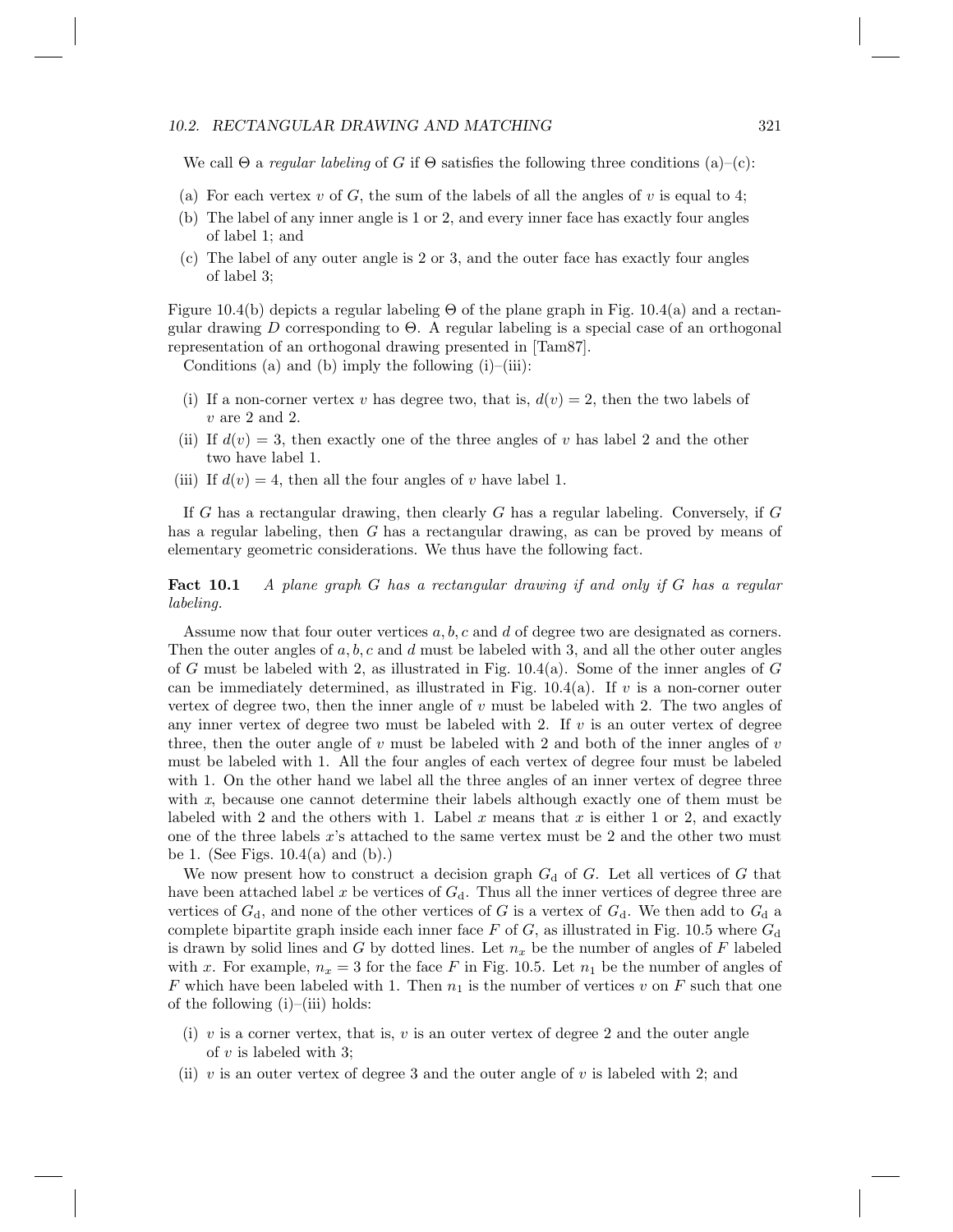(iii)  $d(v) = 4$ .

Thus  $n_1 = 2$  for the example in Fig. 10.5. One may assume as a trivial necessary condition that  $n_1 \leq 4$ ; otherwise, G has no rectangular drawing. Exactly  $4 - n_1$  of the  $n_x$  angles of F labeled with x must be labeled with 1 by a regular labeling. Add a complete bipartite graph  $K_{(4-n_1),n_x}$  in F, and join each of the  $n_x$  vertices in the second partite set with one of the  $n_x$  vertices on F whose angles are labeled with x. Repeat the operation above for each inner face F of G. The resulting graph is a *decision graph*  $G_d$  of G. The decision graph  $G_d$  of the plane graph G in Fig. 10.4(a) is drawn by solid lines in Fig. 10.4(c), where G is drawn by dotted lines.



**Figure 10.5** Construction of  $G_d$  for an inner face F of G. (Figure taken from [NR04].)

A matching of  $G_d$  is a set of pairwise non-adjacent edges in  $G_d$ . A maximum matching of  $G_d$  is a matching of the maximum cardinality. A matching M of  $G_d$  is called a perfect matching if an edge in M is incident to each vertex of  $G_d$ . A perfect matching of  $G_d$  is drawn by thick solid lines in Figs.  $10.4(c)$  and  $10.5$ .

Each edge e of  $G_d$  incident to a vertex v attached a label x corresponds to an angle  $\alpha$  of v labeled with x. A fact that e is contained in a perfect matching M of  $G_d$  means that the label x of  $\alpha$  is 2. Conversely, a fact that e is not contained in M means that the label x of  $\alpha$  is 1. Then one can easily observe that G has a rectangular labeling if and only if  $G_d$  has a perfect matching.

Clearly,  $G_d$  is a bipartite graph, and  $4-n_1 \leq 4$ . Obviously,  $n_x$  is no more than the number of edges on face F. Let n be the number of vertices, and let m be the number of edges in  $G$ , then we have  $2m \leq 4n$  since  $\Delta \leq 4$ . Therefore the sum  $2m$  of the numbers of edges on all faces is at most 4n. One can thus know that both the number  $n_d$  of vertices in  $G_d$  and the number  $m_d$  of edges in  $G_d$  are  $O(n)$ . Since  $G_d$  is a bipartite graph, a maximum matching manner  $m_d$  or eages in  $G_d$  are  $O(n)$ . Since  $G_d$  is a ordinary a maximum matching of  $G_d$  can be found either in time  $O(\sqrt{n_d}m_d) = O(n^{1.5})$  by an ordinary bipartite matching algorithm [HK73, MV80, PS82] or in time  $O(n^{1.5}/\log n)$  by a pseudoflow-based bipartite matching algorithm using boolean word operations on log n-bit words [Hoc04, HC04]. One can find a regular labeling  $\Theta$  of G from a perfect matching of  $G_d$  in linear time. It is easy to find a rectangular drawing of G from  $\Theta$  in linear time. Thus the following theorem holds [MHN06].

**Theorem 10.1** Let G be a plane graph with  $\Delta \leq 4$  and four outer vertices a, b, c and d be designated as corners. Then  $G$  has a rectangular drawing  $D$  with the designated corners if and only if the decision graph  $G_d$  of G has a perfect matching. D can be found in time  $O(n^{1.5}/\log n)$  whenever G has D.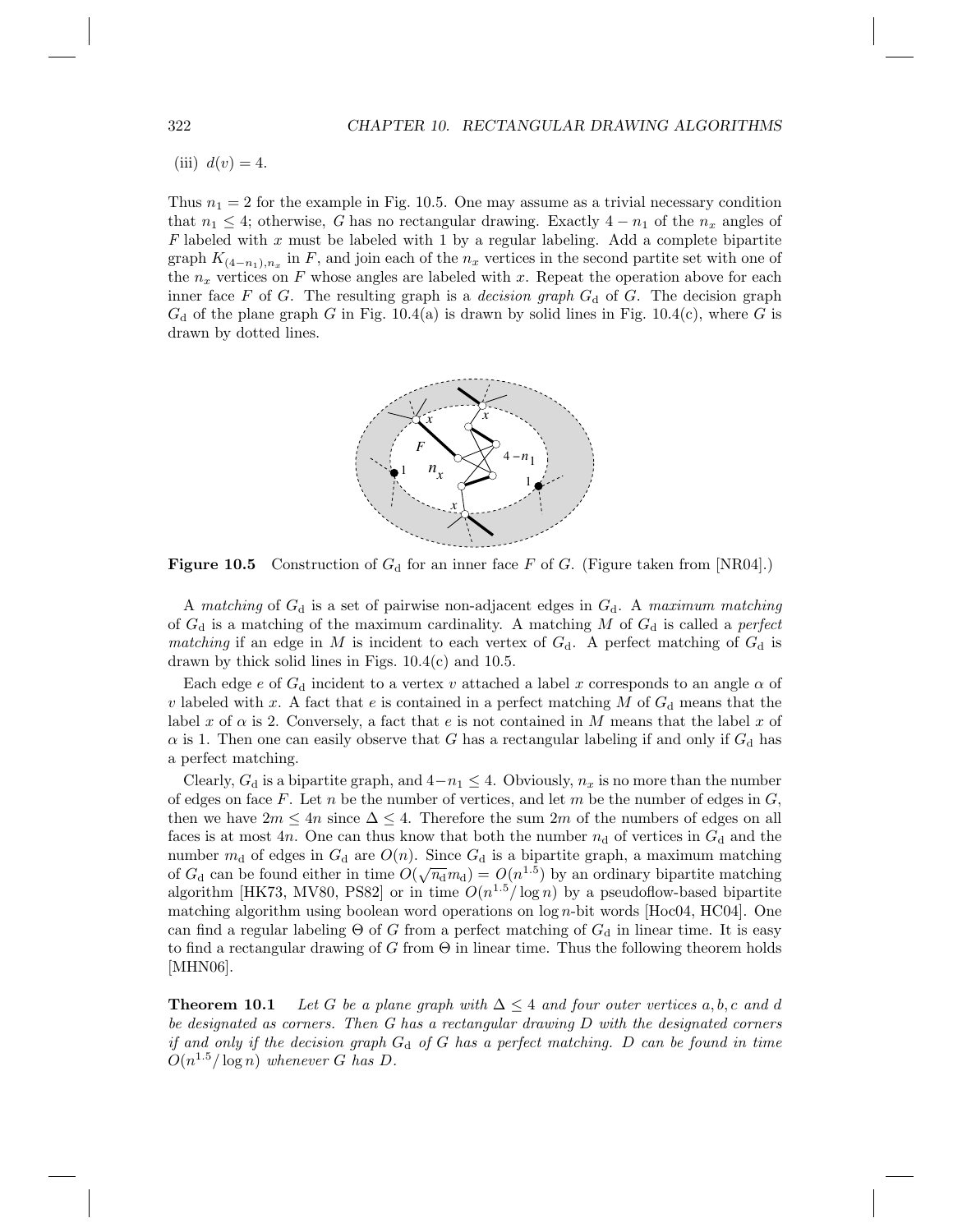### 10.3 Linear Algorithms for Rectangular Drawing

This section presents Thomassen's theorem on a necessary and sufficient condition for a plane graph G with  $\Delta \leq 3$  to have a rectangular drawing when four outer vertices of degree two are designated as the corners [Tho84], and gives a linear-time algorithm to find a rectangular drawing of G if it exists [RNN98].

#### 10.3.1 Thomassen's Theorem

Before presenting Thomassen's theorem we recall some definitions. An edge of a plane graph  $G$  is called a leg of a cycle  $C$  if it is incident to exactly one vertex of  $C$  and located outside C. The vertex of C to which a leg is incident is called a *leg-vertex* of C. A cycle in G is called a k-legged cycle of G if C has exactly k legs in G and there is no edge which joins two vertices on C and is located outside C. Figure  $10.6(a)$  illustrates 2-legged cycles  $C_1, C_2, C_3$  and  $C_4$ , while Fig. 10.6(b) illustrates 3-legged cycles  $C_5, C_6, C_7$  and  $C_8$ , where corners are drawn by white circles.

If a 2-legged cycle contains at most one corner like  $C_1, C_2$  and  $C_3$  in Fig. 10.6(a), then some inner face cannot be drawn as a rectangle and hence G has no rectangular drawing. Similarly, if a 3-legged cycle contains no corner like  $C_5$  and  $C_8$  in Fig. 10.6(b), then G has no rectangular drawing. One can thus observe the following fact.



(a) 2−legged cycles (b) 3−legged cycles

**Figure 10.6** Good cycles  $C_4$ ,  $C_6$  and  $C_7$ , and bad cycles  $C_1$ ,  $C_2$ ,  $C_3$ ,  $C_5$  and  $C_8$ . (Figure taken from [NR04].)

Fact 10.2 In any rectangular drawing D of G, every 2-legged cycle of G contains two or more corners, every 3-legged cycle of G contains one or more corner, and every cycle with four or more legs may contain no corner, as illustrated in Fig. 10.7.

The necessity of the following Thomassen's theorem [Tho84] is immediate from Fact 10.2.

**Theorem 10.2** Assume that G is a 2-connected plane graph with  $\Delta \leq 3$  and four outer vertices of degree two are designated as the corners a, b, c and d. Then G has a rectangular drawing if and only if

- (r1) any 2-legged cycle contains two or more corners, and
- (r2) any 3-legged cycle contains one or more corners.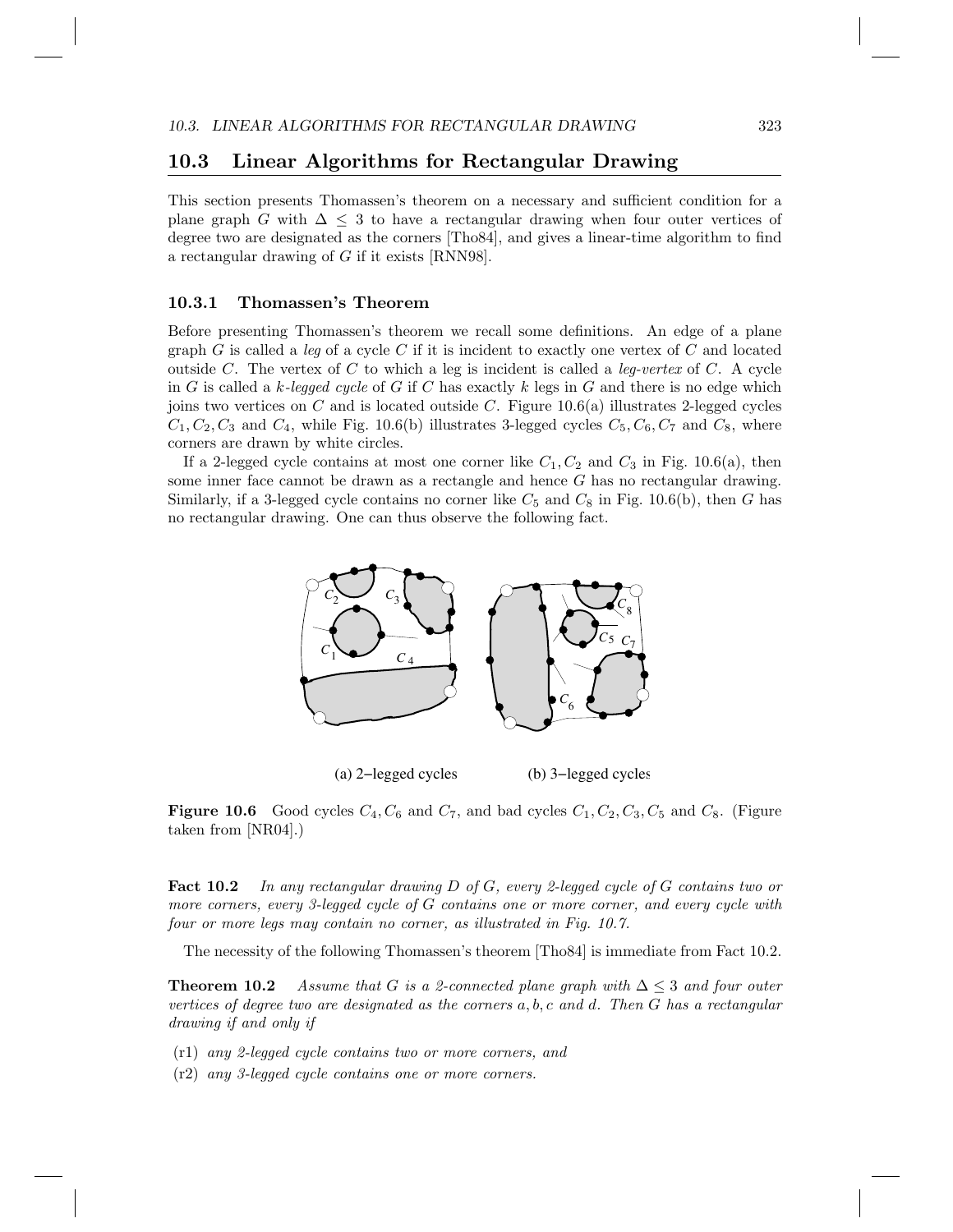#### 324 CHAPTER 10. RECTANGULAR DRAWING ALGORITHMS



Figure 10.7 Numbers of corners in drawings of cycles. (Figure taken from [NR04].)

A cycle of type (r1) or (r2) is called *good.* Cycles  $C_4$ ,  $C_6$  and  $C_7$  in Fig. 10.6 are good cycles; the 2-legged cycle  $C_4$  contains two corners, and the 3-legged cycles  $C_6$  and  $C_7$  contain one or two corners. On the other hand, a 2-legged or 3-legged cycle is called bad if it is not good. Thus 2-legged cycles  $C_1, C_2$  and  $C_3$  and 3-legged cycles  $C_5$  and  $C_8$  are bad cycles. Thus Theorem 10.2 can be rephrased as follows: G has a rectangular drawing if and only if G has no bad cycle.

The rest of this section outlines a constructive proof of the sufficiency of Theorem 10.2 [RNN98].

The union  $G = G' \cup G''$  of two graphs G' and G'' is a graph  $G = (V(G') \cup V(G''), E(G') \cup$  $E(G'')$ ).

In a given 2-connected plane graph G, four outer vertices of degree two are designated as the corners a, b, c and d. These four corners divide the outer cycle  $C_o(G)$  of G into four paths, the north path  $P_N$ , the east path  $P_E$ , the south path  $P_S$ , and the west path  $P_W$ , as illustrated in Fig.  $10.8(a)$ . The north and south paths will be drawn as two horizontal straight line segments, and the east and west paths as two vertical line segments. Thus the embedding of  $C_o(G)$  is fixed as a rectangle, which is called the *outer rectangle* of G.

A graph of a single edge, not in the outer cycle  $C_o(G)$ , joining two vertices in  $C_o(G)$ is called a  $C_o(G)$ -component of G. A graph which consists of a connected component of  $G - V(C<sub>o</sub>(G))$  and all edges joining vertices in that component and vertices in  $C<sub>o</sub>(G)$  is also called a  $C_o(G)$ -component. The outer cycle  $C_o(G)$  of the plane graph G in Fig. 10.8(a) is drawn by thick lines, and the  $C_o(G)$ -components  $J_1$ ,  $J_2$  and  $J_3$  of G are depicted in Fig. 10.8(b). Clearly the following lemma holds.

**LEMMA 10.1** Let  $J_1, J_2, \dots, J_p$  be the  $C_o(G)$ -components of a plane graph G, and let  $G_i = C_o(G) \cup J_i$ ,  $1 \leq i \leq p$ , as illustrated in Fig. 10.9. Then G has a rectangular drawing with corners a, b, c and d if and only if, for each index i,  $1 \leq i \leq p$ ,  $G_i$  has a rectangular drawing with corners  $a, b, c$  and  $d$ .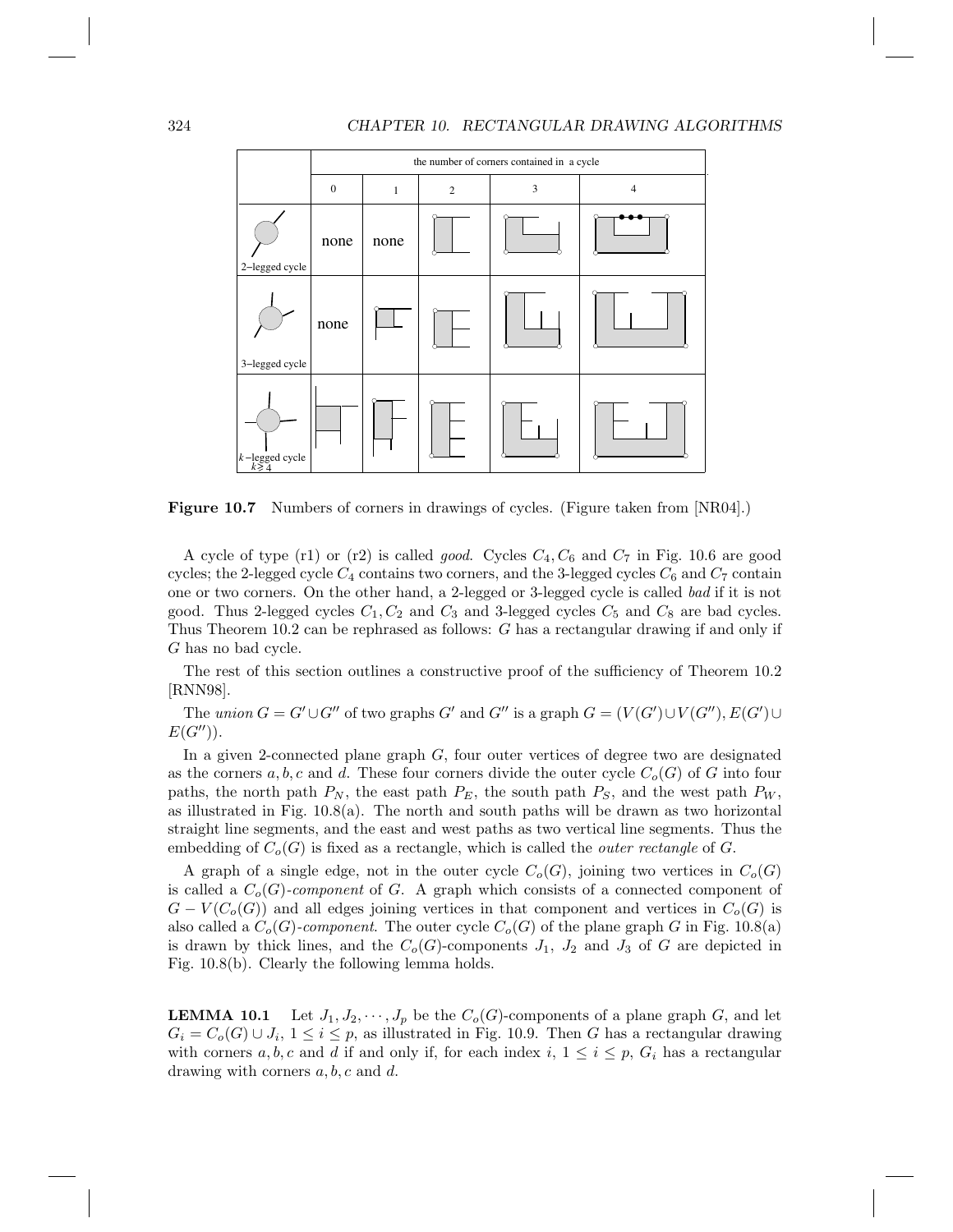

Figure 10.8 (a) Plane graph G, and (b)  $C_o(G)$ -components. (Figure taken from [NR04].)



**Figure 10.9** (a)  $G$ , (b)  $G_1$ , (c)  $G_2$ , and (d)  $G_p$ . (Figure taken from [NR04].)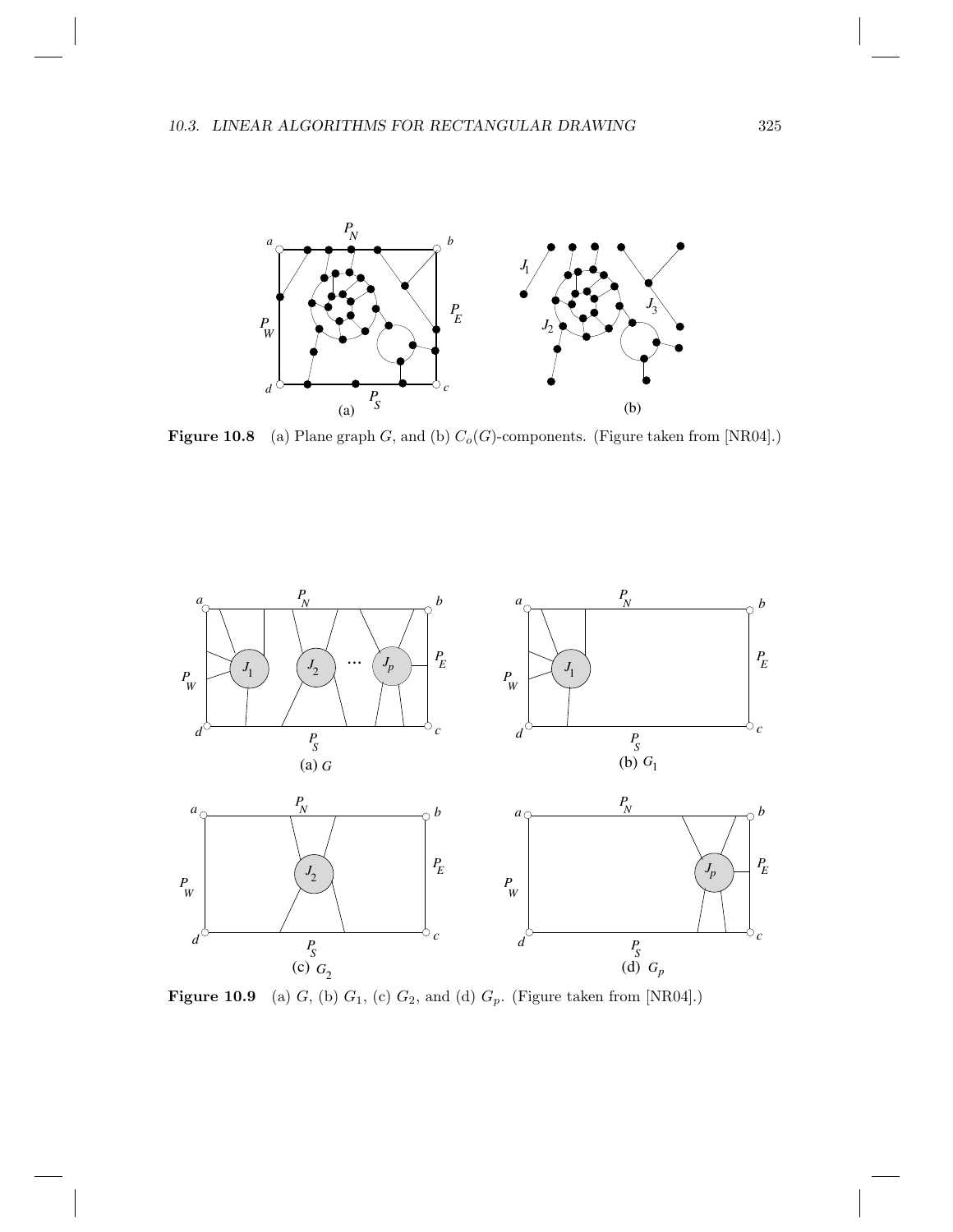In the remainder of this section, because of Lemma 10.1, one may assume that G has exactly one  $C_o(G)$ -component J.

The proof of the sufficiency of Theorem 10.2 is now outlined as follows. Assume that G has no bad cycle. We divide G into two subgraphs having no bad cycle by slicing  $G$  along one or two paths. For example, the graph G in Fig.  $10.10(a)$  is divided into two subgraphs  $G_1$  and  $G_2$ , each having no bad cycle, by slicing G along a path drawn by thick lines, as illustrated in Fig. 10.10(b). We then recursively find rectangular drawings of the two subgraphs as illustrated in Fig.  $10.10(c)$ , and obtain a rectangular drawing of G by patching them, as illustrated in Fig. 10.10(d). However, the problem is not so simple, because, for some graphs having no bad cycles like one in Fig. 10.11(a), there is no such path that the resulting two subgraphs have no bad cycle. For any path, one of the resulting two subgraphs has a bad 3-legged cycle C although C is not a bad cycle in G, as illustrated in Fig. 10.11(b) where a bad cycle  $C$  in a subgraph is indicated by dotted lines. For such a case, we split  $G$ into two or more subgraphs by slicing G along two paths  $P_c$  and  $P_{cc}$  having the same ends on  $P_N$  and  $P_S$ . For example, as illustrated in Fig. 10.11(c), the graph G in Fig. 10.11(a) is divided into three subgraphs  $G_1, G_2$  and  $G_3$ , each having no bad cycle, by slicing G along path  $P_c$  indicated by dotted lines and path  $P_{cc}$  drawn by thick lines in Fig. 10.11(a). We then recursively find rectangular drawings of  $G_1$ ,  $G_2$  and  $G_3$  as illustrated in Fig. 10.11(d), and slightly deform the drawings of  $G_1$  and  $G_2$ , as illustrated in Fig. 10.11(e). We finally obtain a rectangular drawing of G by patching the drawings of the three subgraphs as illustrated in Fig. 10.11(f).



**Figure 10.10** (a) G and P, (b)  $G_1$  and  $G_2$ , (c) rectangular drawings of  $G_1$  and  $G_2$ , and (d) rectangular drawing of G. (Figure taken from [NR04].)

We need some definitions before presenting the detail of a constructive proof. A cycle C in G like one in Fig.  $10.11(a)$  is called "critical," because C is not a bad cycle in G but C would become a bad cycle in a subgraph obtained from  $G$  by splitting  $G$  along a path  $P$ . We now give a formal definition of a critical cycle. A cycle C in a plane graph  $G$  is attached to a path P if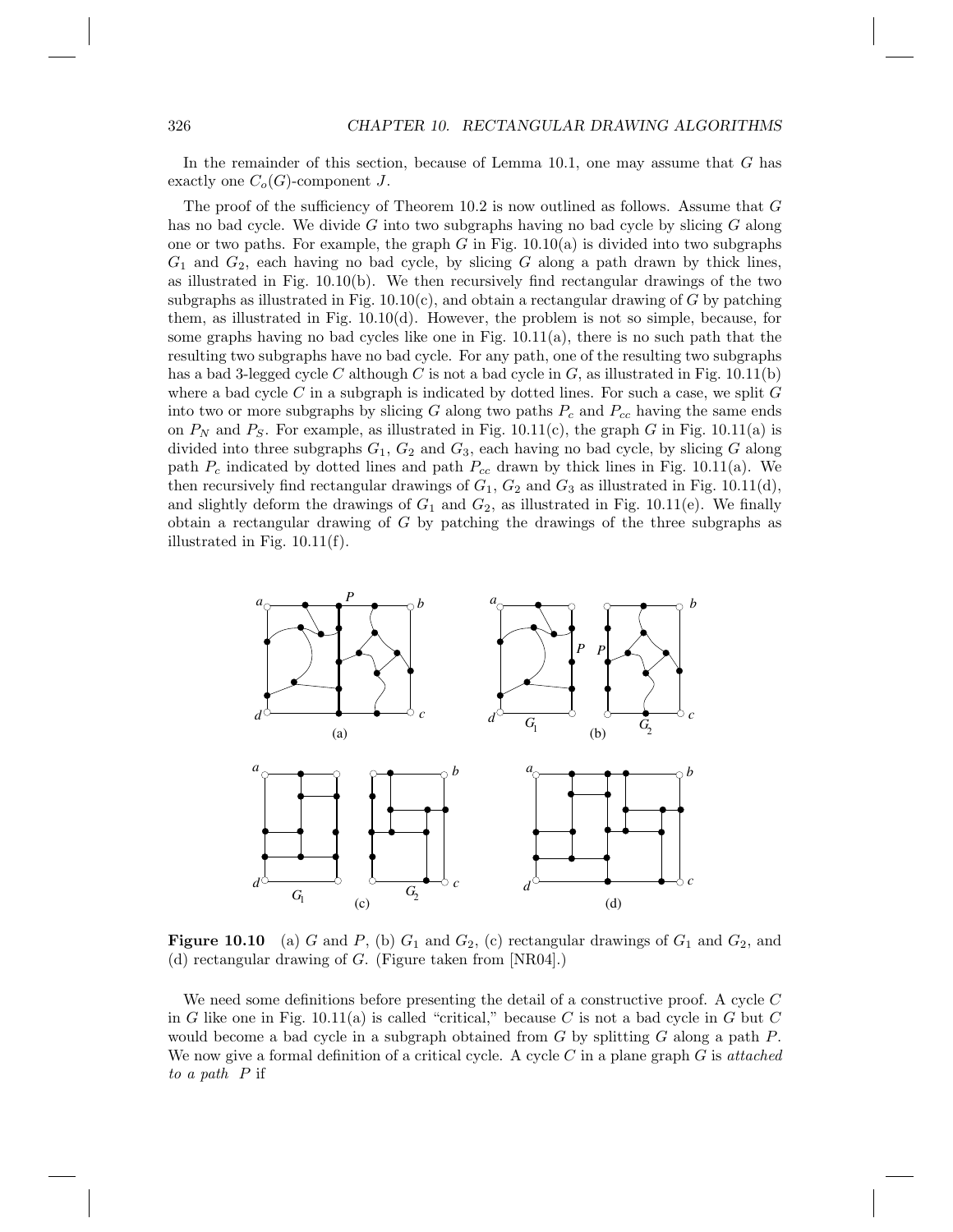#### 10.3. LINEAR ALGORITHMS FOR RECTANGULAR DRAWING  $327$



**Figure 10.11** (a) G, (b) splitting G along a single path  $P_{cc}$ , (c) splitting G along two paths  $P_{cc}$  and  $P_c$ , (d) rectangular drawings of three subgraphs, (e) deformation, and (f) rectangular drawing of G. (Figure taken from [NR04].)

- (i)  $P$  does not contain any vertex in the proper inside of  $C$ , and
- (ii) the intersection of  $C$  and  $P$  is a single subpath of  $P$ ,

as illustrated in Fig. 10.12. Let  $v_t$  be the starting vertex of the subpath, and let  $v_h$  be the ending vertex. We then call  $v_t$  the tail vertex of C for P, and  $v_h$  the head vertex. Denote by  $Q_c(C)$  the path on C turning clockwise around C from  $v_t$  to  $v_h$ , and denote by  $Q_{cc}(C)$ the path on C turning counterclockwise around C from  $v_t$  to  $v_h$ . A leg of C is called a clockwise leg for P if it is incident to a vertex in  $V(Q<sub>c</sub>(C)) - \{v_t, v_h\}$ . Denote by  $n_c(C)$  the number of clockwise legs of C for P. Similarly we define a *counterclockwise leg* and denote by  $n_{cc}(C)$  the number of counterclockwise legs of C for P. A cycle C attached to P is called a *clockwise cycle* if  $Q_{cc}(C)$  is a subpath of P, and is called a *counterclockwise cycle* if  $Q_c(C)$  is a subpath of P. A cycle C is called a *critical cycle* if either C is a clockwise cycle and  $n_c(C) \leq 1$  or C is a counterclockwise cycle and  $n_{cc}(C) \leq 1$ . Figure 10.12 illustrates a clockwise critical cycle with  $n_c(C) = 1$ .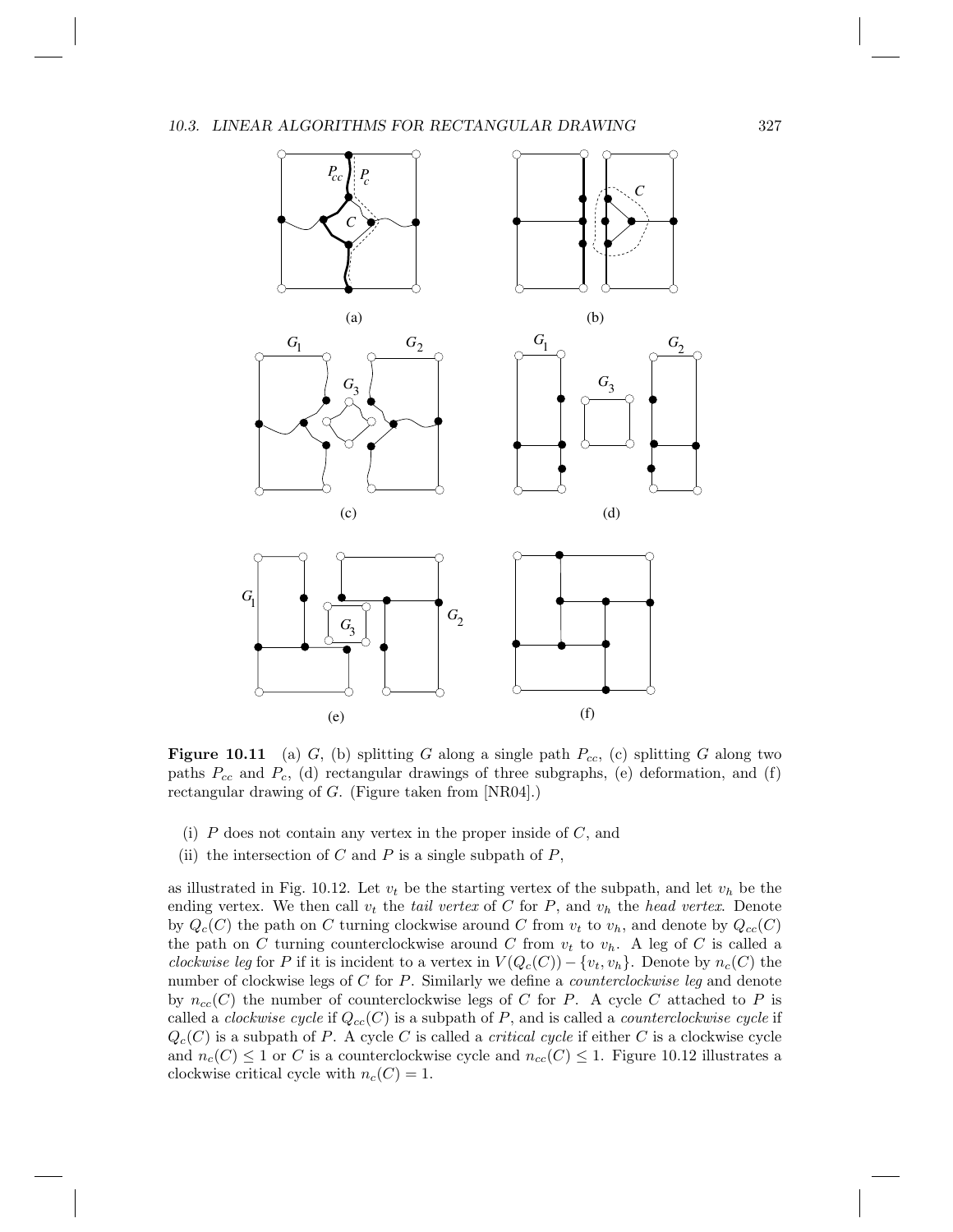

**Figure 10.12** Clockwise critical cycle C attached to path P. (Figure taken from  $[NR04]$ .)

We are now ready to give a constructive proof for the sufficiency of Theorem 10.2. Assume that G has no bad cycle. By Lemma 10.1, we further assume that G has exactly one  $C_o(G)$ component. Let  $P_N = v_0, v_1, \dots, v_p$  where  $v_0 = a$  and  $v_p = b$ , and let  $P_S = u_0, u_1, \dots, u_q$ where  $u_0 = c$  and  $u_q = d$ , as illustrated in Fig. 10.13(a). An NS-path P is defined to be a path starting at a vertex  $v_i$  on  $P_N$  and ending at a vertex  $u_j$  on  $P_S$  without passing through any outer edge and any outer vertex other than the ends  $v_i$  and  $u_j$ . An NS-path P divides graph G into two subgraphs  $G_W^P$  and  $G_E^P$ ;  $G_W^P$  is the west part of G including P and has four corners  $a, v_i, u_j$  and  $d$ , and  $G_E^P$  is the east part of G including P and has four corners  $v_i, b, c$  and  $u_j$ .  $G_E^P$  and  $G_W^P$  are illustrated in Figs. 10.13(b) and (c), respectively. We say that P is an NS-partitioning path if neither  $G_W^P$  nor  $G_E^P$  has a bad cycle. Similarly we define a WE-partitioning path. If G has a partitioning path, say an NS-partitioning path  $P$ , then one can obtain a rectangular drawing of G by recursively finding rectangular drawings of  $G_W^P$  and  $G_E^P$  and patching them together along P, as illustrated in Fig. 10.10.

An inner face of  $G$  is called a *boundary face* if its contour contains at least one outer edge. A boundary path is a maximal path on the contour of a boundary face connecting two outer vertices without passing through any outer edge. Note that the direction of a boundary path is the same as the contour of the face, and hence is clockwise. For  $X, Y \in \{N, E, S, W\}$ , a boundary  $XY$ -path is a boundary path starting at a vertex on path  $P_X$  and ending at a vertex on path  $P_Y$ . One can easily verify the following lemma [RNN98].

LEMMA 10.2 If G has no bad cycle, then every boundary NS-, SN-, EW- or WE-path P of G is a partitioning path, that is, G can be split along P into two subgraphs, each having no bad cycle.

Thus one may assume that G has no boundary NS-, SN-, EW- or WE-paths. Then the  $C_o(G)$ -component J has at least one vertex on each of the paths  $P_N, P_E, P_S$  and  $P_W$ . In this case we find a pair of partitioning paths  $P_c$  and  $P_{cc}$ , and divide G into two or more subgraphs having no bad cycles by splitting G along  $P_c$  and  $P_{cc}$ . Both  $P_c$  and  $P_{cc}$  are NS-paths which have the same ends and do not cross each other in the plane although they may share several edges. Thus, if  $P_c \neq P_{cc}$ , then the edge set  $E(P_c) \oplus E(P_{cc}) = E(P_c) \cup E(P_{cc}) - E(P_c) \cap E(P_{cc})$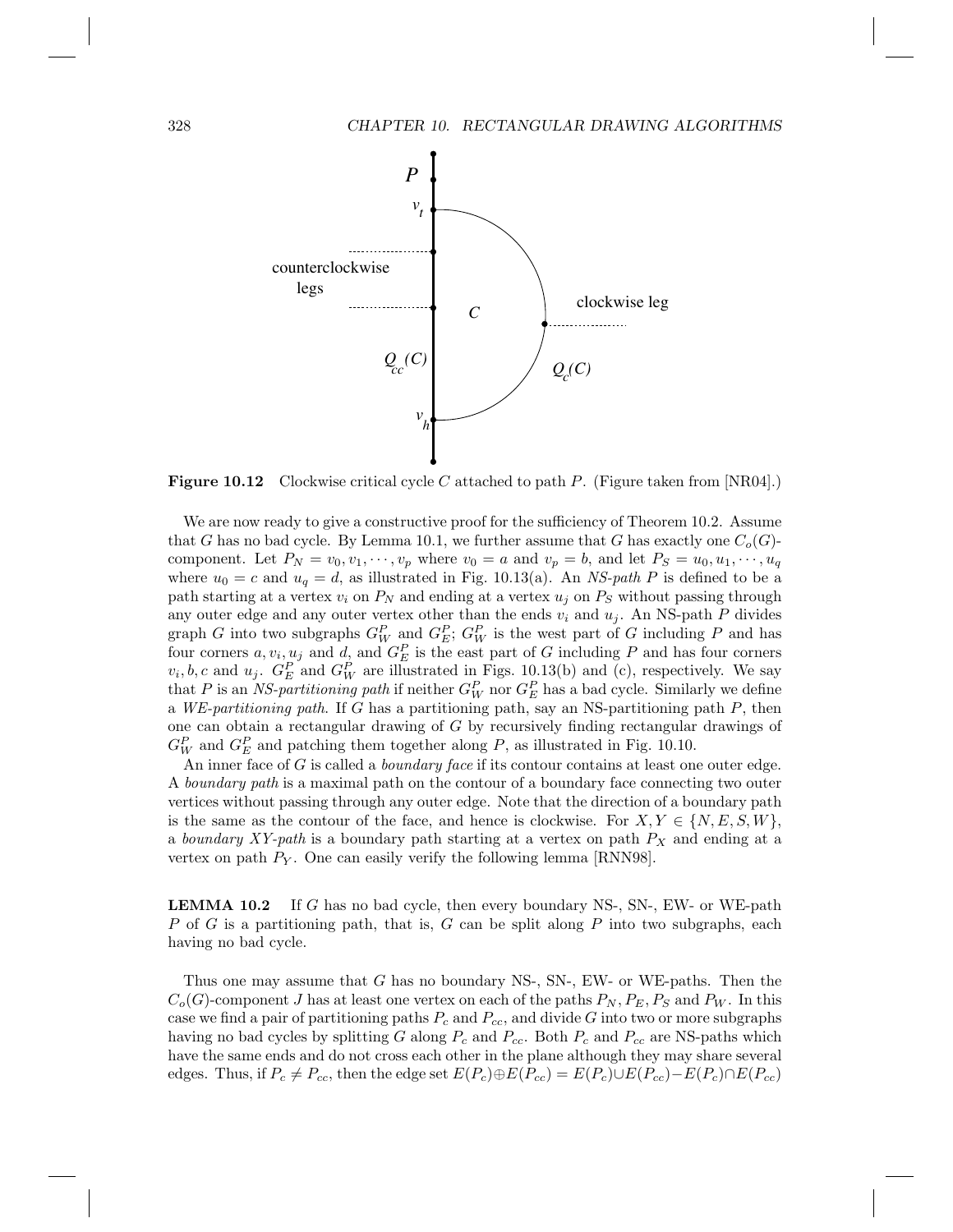

**Figure 10.13** (a) Plane graph G and NS-path P, (b)  $G_W^P$ , and (c)  $G_E^P$ . (Figure taken from [NR04].)

induces vertex-disjoint cycles  $C_1, C_2, \dots, C_k, k \ge 1$ , as illustrated in Figs. 10.14 and 10.15 where  $P_c$  and  $P_{cc}$  are indicated by dotted lines. Thus  $P_c$  and  $P_{cc}$  share  $k+1$  maximal subpaths  $P_1, P_2, \cdots, P_{k+1}$ , as illustrated in Fig. 10.14(a). We assume that  $P_c$  turns around cycles  $C_1, C_2, \cdots, C_k$  clockwise, and  $P_{cc}$  turns around them counterclockwise. We choose  $P_c$ and  $P_{cc}$  so that each cycle  $C_i$  has exactly four legs; assuming clockwise order, the first one is contained in  $P_i$ ,  $1 \leq i \leq k$ , the second one is a clockwise leg, the third one is contained in  $P_{i+1}$  and the fourth one is a counterclockwise leg; and the four leg-vertices of  $C_i$  will be designated as the corners of the subgraph  $G(C_i)$  of G inside  $C_i$ . Thus G is divided into subgraphs  $G_{W}^{P_{cc}}, G_{E}^{P_{c}}, G(C_1), G(C_2), \cdots, G(C_k)$ , as illustrated in Figs. 10.14(b) and 10.15(b).  $G_W^{P_{cc}}$  has a, d and the two ends of  $P_{cc}$  as the corners, while  $G_E^{P_c}$  has b, c and the two ends of  $P_c$  as the corners.  $G_i(C_i)$ ,  $1 \leq i \leq k$ , has the four leg-vertices of  $C_i$  as the corners. Then the following lemma holds [RNN98].

**LEMMA 10.3** Assume that a cycle C in the  $C_o(G)$ -component J has exactly four legs. Then the subgraph  $G(C)$  of G inside C has no bad cycle when the four leg-vertices are designated as corners of  $G(C)$ .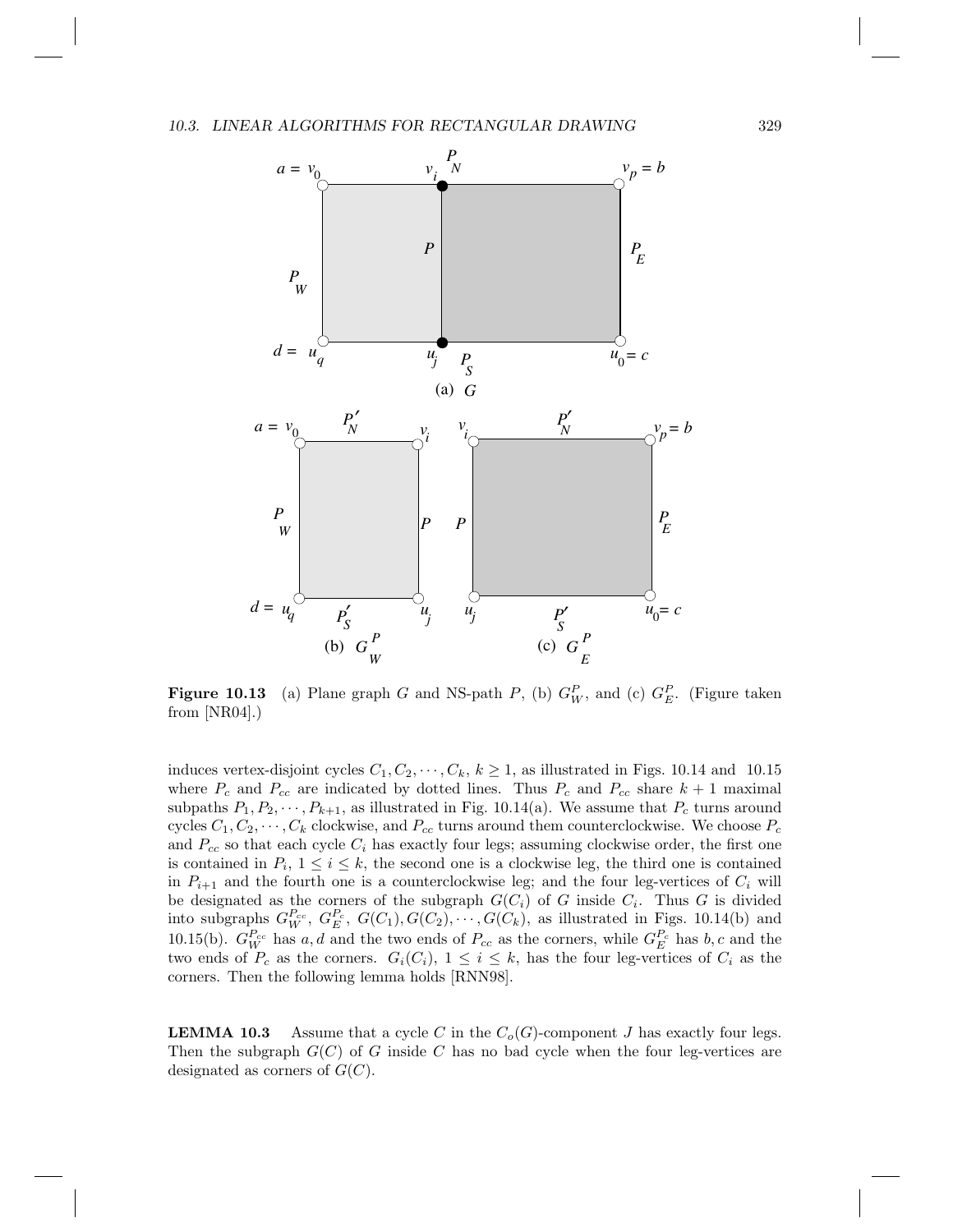#### 330 CHAPTER 10. RECTANGULAR DRAWING ALGORITHMS



**Figure 10.14** (a) G with partition-pair  $P_c$  and  $P_{cc}$ , and (b) splitting G along  $P_c$  and  $P_{cc}$ . (Figure taken from [NR04].)

By Lemma 10.3 one may assume that none of  $G(C_1), G(C_2), \cdots, G(C_k)$  has a bad cycle. For each cycle  $C_i$ ,  $1 \leq i \leq k$ , there are two alternative rectangular embeddings of  $C_i$  as illustrated in Fig. 10.16, where  $P'_N$ ,  $P'_E$ ,  $P'_S$  and  $P'_W$  are the four subpaths of  $C_i$  divided by the four leg-vertices. We arbitrarily choose one of them. Let  $G_1$  be the graph obtained from  $G_W^{P_{cc}}$  by contracting all edges of  $P_{cc}$  that are on the horizontal sides of rectangular embeddings of  $C_1, C_2, \dots, C_k$ , as illustrated in Fig. 10.15(c). Note that every intermediate vertex on such a horizontal side has degree two in  $G_W^P$ . We denote by  $P'_{cc}$  the resulting path obtained from  $P_{cc}$  by the contraction above. Let  $G_1$  have four corners  $a, d$  and the two ends of  $P_{cc}$ . Then one can observe that if  $G_1$  has a rectangular drawing, in which the path  $P_{cc}$  is drawn as a vertical straight line segment, then the rectangular drawing of  $G_1$  can be easily modified to a drawing of  $G_W^{P_{cc}}$  fitted in the area for  $G_W^{P_{cc}}$  where  $P_{cc}$  is drawn as an alternating sequence of horizontal and vertical line segments, as illustrated in Figs. 10.15(b) and (c). Let  $G_2$  be the graph obtained from  $G_E^{P_c}$  by contracting all edges of  $P_c$  that are on the horizontal sides of rectangular embeddings of  $C_1, C_2, \cdots, C_k$ , and let  $P'_c$ be the resulting path obtained from  $P_c$  by the contraction, as illustrated in Fig. 10.15(d). Then, if  $G_2$  has a rectangular drawing, then it can be easily modified to a drawing of  $G_E^{P_c}$ fitted in the area for  $G_E^{P_c}$  where  $P_c$  is drawn as an alternating sequence of horizontal and vertical line segments, as illustrated in Figs. 10.15(b) and (d). Thus if we have drawings of graphs  $G_W^{P_{cc}}, G_E^{P_c}, G(C_1), G(C_2), \cdots, G(C_k)$ , then we can immediately patch them to get a rectangular drawing of G. One can observe that  $G_1$  and  $G_2$  have no bad cycles if and only if  $G_W^{P_{cc}}$  and  $G_E^{P_c}$  have no bad cycles, respectively. We thus call  $P_c$  and  $P_{cc}$  a pair of partitioning paths or simply a partition-pair if neither  $G_E^{P_c}$  nor  $G_W^{P_{cc}}$  has a bad cycle. Especially when  $P_c = P_{cc}$ , it is a single partitioning path.

Thus the problem is how to prove that G has a partition-pair and to find a partition-pair efficiently. The following lemma was proved in [RNN98], and one can derive from the proof a linear algorithm to find a partition pair.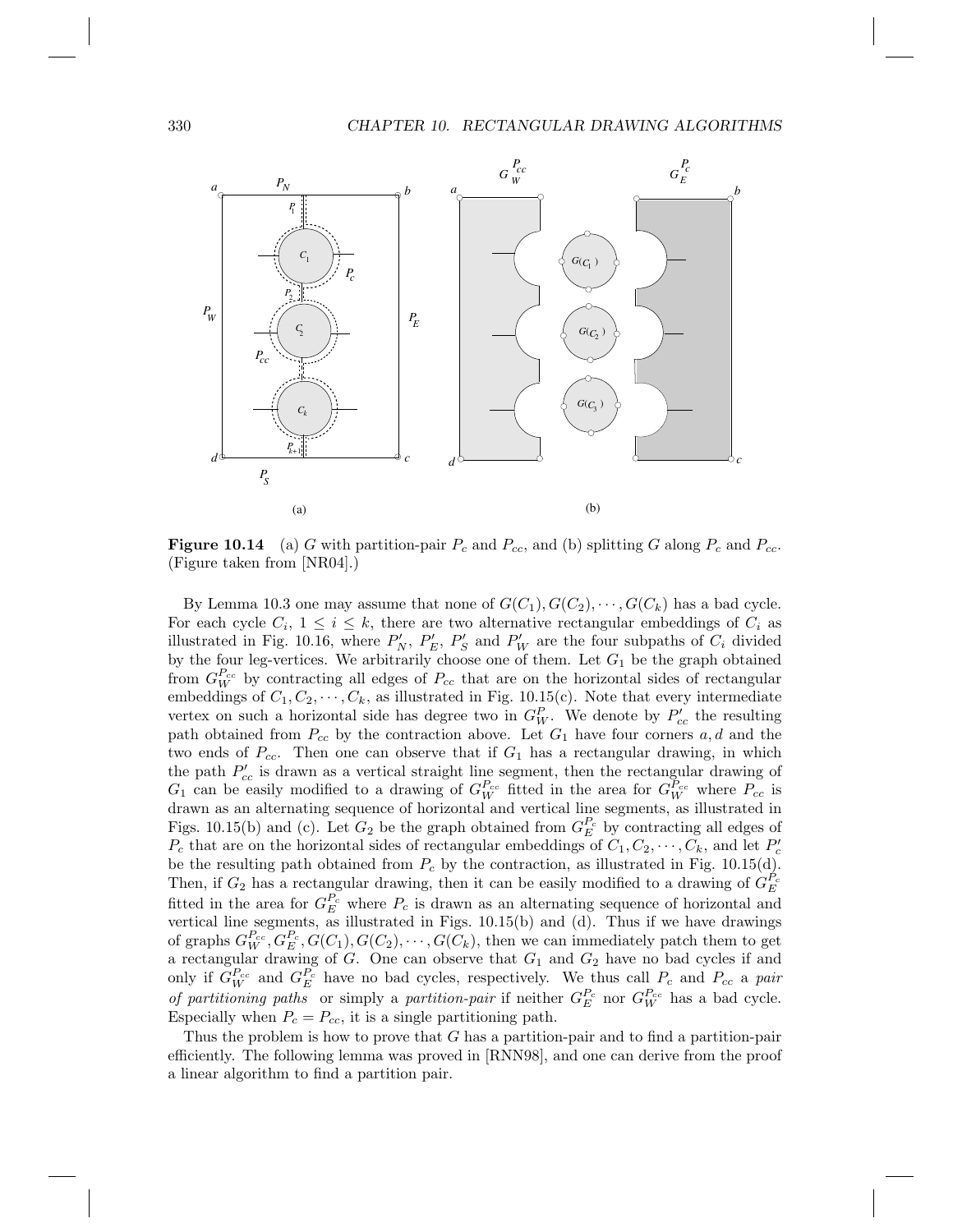

(a)





**Figure 10.15** (a) G with  $P_c$  and  $P_{cc}$ , (b) splitting G along  $P_c$  and  $P_{cc}$ , (c) drawings of  $G_1$ , and (d) drawing of  $G_2$ . (Figure taken from [NR04].)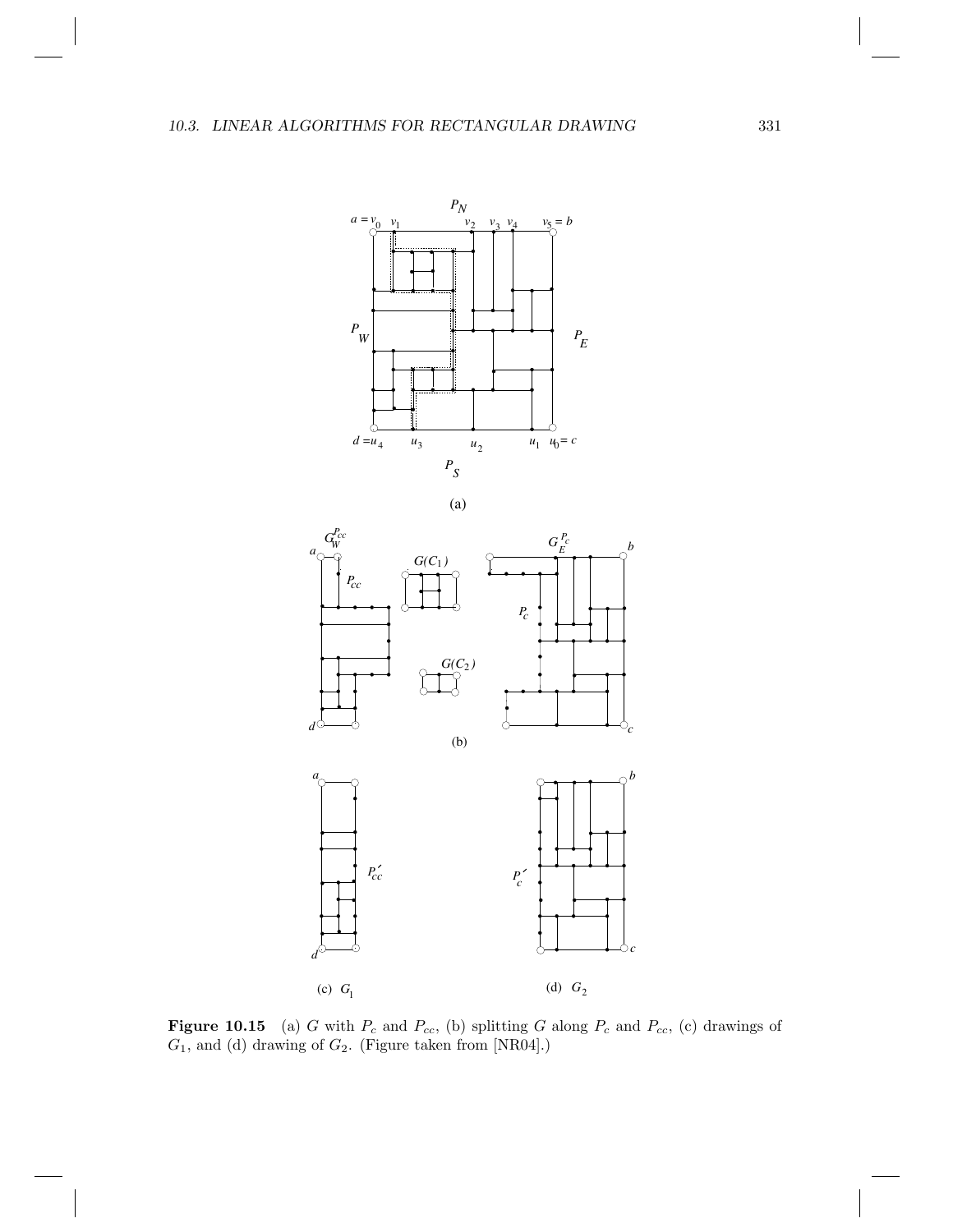332 CHAPTER 10. RECTANGULAR DRAWING ALGORITHMS



**Figure 10.16** Two alternative rectangular embeddings of cycle  $C_i$ . . (Figure taken from  $[NR04]$ .)

LEMMA 10.4 If G has no bad cycle and has no boundary NS-, SN-, EW- or WE-path, then G has a partition-pair  $P_c$  and  $P_{cc}$ .

Using Lemmas 10.1, 10.2, 10.3 and 10.4, one can recursively find a rectangular drawing of a given plane graph G if G has no bad cycle. Thus the sufficiency of Theorem  $10.2$  can be constructively proved.

#### 10.3.2 Drawing Algorithms

In this section, we assume that a given plane graph G has no bad cycle, and present an algorithm **Rectangular-Draw** to find a rectangular drawing of  $G$ . The algorithm outputs only the directions (vertical or horizontal) of edges of G. From the directions one can decide the integer coordinates of vertices as shown later in this section. It is easy to modify the algorithm so that it examines whether a given plane graph has a bad cycle or not.

We treat each  $C_o(G)$ -component independently as in Lemma 10.1. If there exists a boundary NS-, SN-, WE-, or EW-path, we choose it as a partitioning path. Otherwise, we find a partition-pair  $P_c$  and  $P_{cc}$  from the westmost NS-path, and then recurse to the subgraphs divided by  $P_c$  and  $P_{cc}$ .

```
Algorithm Rectangular-Draw(G)begin
```
- 1 Draw the outer cycle  $C_o(G)$  of G as a rectangle by two horizontal line segments  $P_N$  and  $P_S$  and two vertical line segments  $P_E$  and  $P_W$ ; {The directions of edges on  $C_o(G)$  are decided.}
- 2 Find all  $C_o(G)$ -components  $J_1, J_2, \dots, J_p$ ; {See Fig. 10.9(a).}
- 3 for each component  $J_i$  do

begin

4  $G_i = C_o(G) \cup J_i;$  ${G_i$  is the union of graphs  $C_o(G)$  and  $J_i$ . 5 Draw $(G_i, J_i)$ end

end.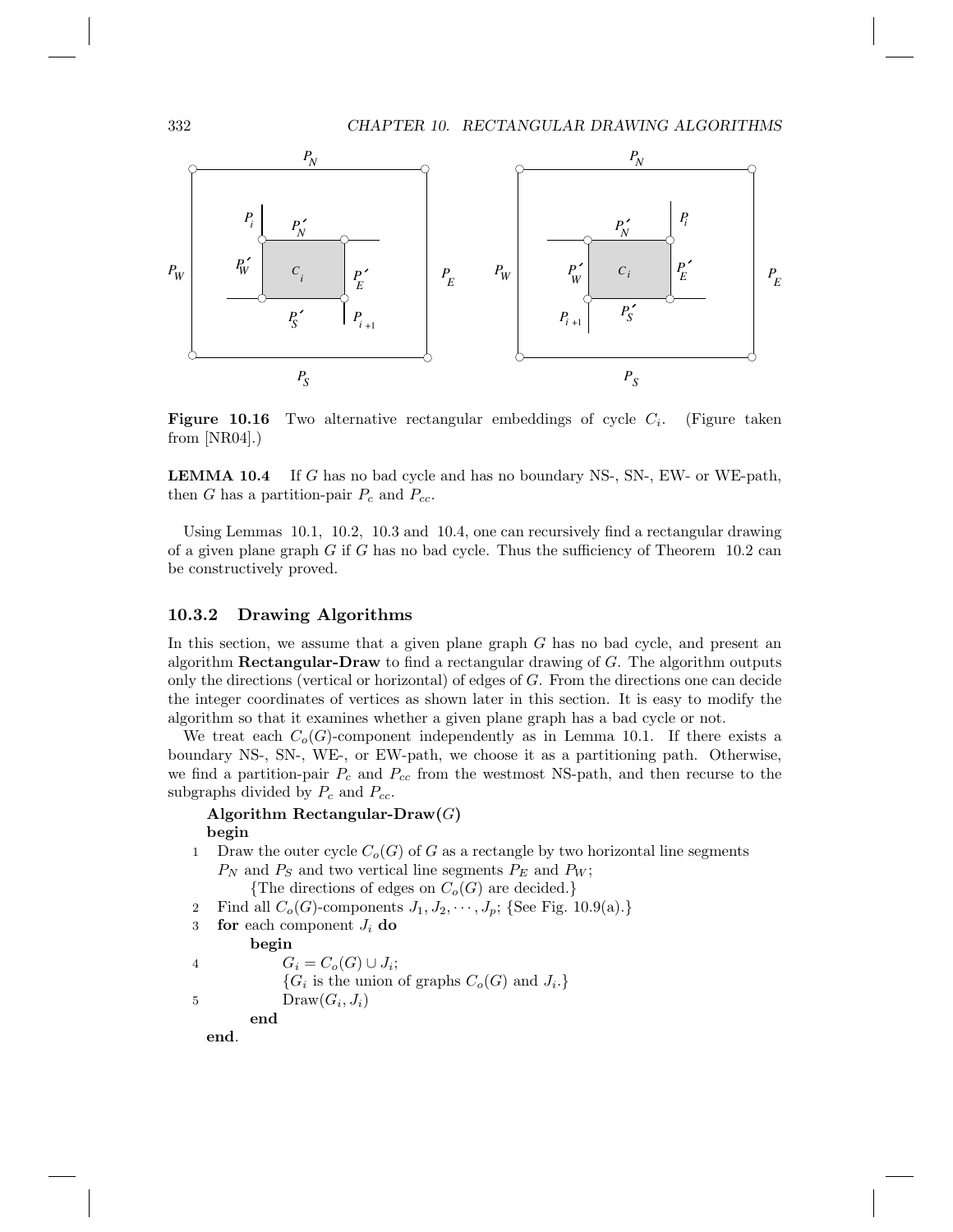|              | Procedure $Draw(G, J)$                                                                     |  |  |
|--------------|--------------------------------------------------------------------------------------------|--|--|
|              | <b>begin</b> {G has exactly one $C_o(G)$ -component J.}                                    |  |  |
| $\mathbf{1}$ | if $G$ has a boundary NS-, SN-, EW-, or WE-path $P$                                        |  |  |
|              | <b>then</b> $\{P \text{ is a partitioning path.}\}$                                        |  |  |
|              | <b>begin</b> {See Fig. 10.17.}                                                             |  |  |
| 2            | Assume without loss of generality that $P$ is a boundary NS-path;                          |  |  |
| 3            | Draw all edges of $P$ on a vertical line;                                                  |  |  |
| 4            | if $ E(P)  \geq 2$ then                                                                    |  |  |
|              | begin                                                                                      |  |  |
| 5            | Let $F_1, F_2, \cdots, F_q$ be the $C_o$ -components of $G_E^P$ ;                          |  |  |
| 6            | for each component $F_i$ , $1 \leq i \leq q$ , do                                          |  |  |
| 7            | $\text{Draw}(C_o(G_F^P) \cup F_i, F_i)$                                                    |  |  |
|              | end                                                                                        |  |  |
|              | end                                                                                        |  |  |
|              | else<br>$\{G \text{ has no boundary NS-}, \text{SN-}, \text{ EW-}, \text{ or WE-path.} \}$ |  |  |
|              | begin                                                                                      |  |  |
| 8            | Find a partition-pair $P_c$ and $P_{cc}$ as in the proof                                   |  |  |
|              | of Lemma $10.4$ in [RNN98];                                                                |  |  |
| 9            | <b>if</b> $P_c = P_{cc}$ then {See Fig. 10.10.}                                            |  |  |
|              | begin                                                                                      |  |  |
| 10           | Draw all edges of $P_c$ on a vertical line segment;                                        |  |  |
| 11           | Let $G_1 = G_W^{P_c}$ and $G_2 = G_E^{P_c}$ be the two resulting subgraphs;                |  |  |
| 12           | for each subgraph $G_i$ , $i = 1, 2$ , do                                                  |  |  |
|              | begin                                                                                      |  |  |
| 13           | Let $F_1, F_2, \cdots, F_q$ be the $C_o$ -components of $G_i$ ;                            |  |  |
| 14           | for each component $F_j$ , $1 \leq j \leq q$ , do                                          |  |  |
| $15\,$       | $Draw(C_o(G_i) \cup F_i, F_i)$                                                             |  |  |
|              | $_{\mathrm{end}}$                                                                          |  |  |
|              | end                                                                                        |  |  |
| 16           | <b>else</b> $\{P_c \neq P_{cc}$ . See Fig. 10.15.}                                         |  |  |
|              | begin                                                                                      |  |  |
| 17           | Draw all edges of $P_c$ and $P_{cc}$ on alternating sequences                              |  |  |
|              | of horizontal and vertical line segments as in Fig. $10.15(b)$ ;                           |  |  |
| 18           | Let $G_1$ be the graph obtained from $G_W^{P_{cc}}$ by contracting                         |  |  |
|              | all edges of $P_{cc}$ that are on horizontal sides of rectangular                          |  |  |
|              | embeddings of $C_1, C_2, \cdots, C_k$ ;                                                    |  |  |
| 19           | Let $G_2$ be the graph obtained from $G_F^{P_c}$ by contracting                            |  |  |
|              | all edges of $P_c$ that are on horizontal sides of rectangular                             |  |  |
|              | embeddings of $C_1, C_2, \cdots, C_k$ ;                                                    |  |  |
| 20           | Let $G_3 = G(C_1), G_4 = G(C_2), \cdots, G_{k+2} = G(C_k);$                                |  |  |
| 21           | for each graph $G_i$ , $1 \leq i \leq k+2$ , do                                            |  |  |
|              | begin                                                                                      |  |  |
| 22           | Let $F_1, F_2, \cdots, F_q$ be the $C_o$ -components of $G_i$ ;                            |  |  |
| 23           | for each component $F_j$ , $1 \leq j \leq q$ , do                                          |  |  |
| 24           | DRAW $(C_o(G_i) \cup F_i, F_i)$                                                            |  |  |
|              | end                                                                                        |  |  |
| end          |                                                                                            |  |  |
|              | end                                                                                        |  |  |
|              | end                                                                                        |  |  |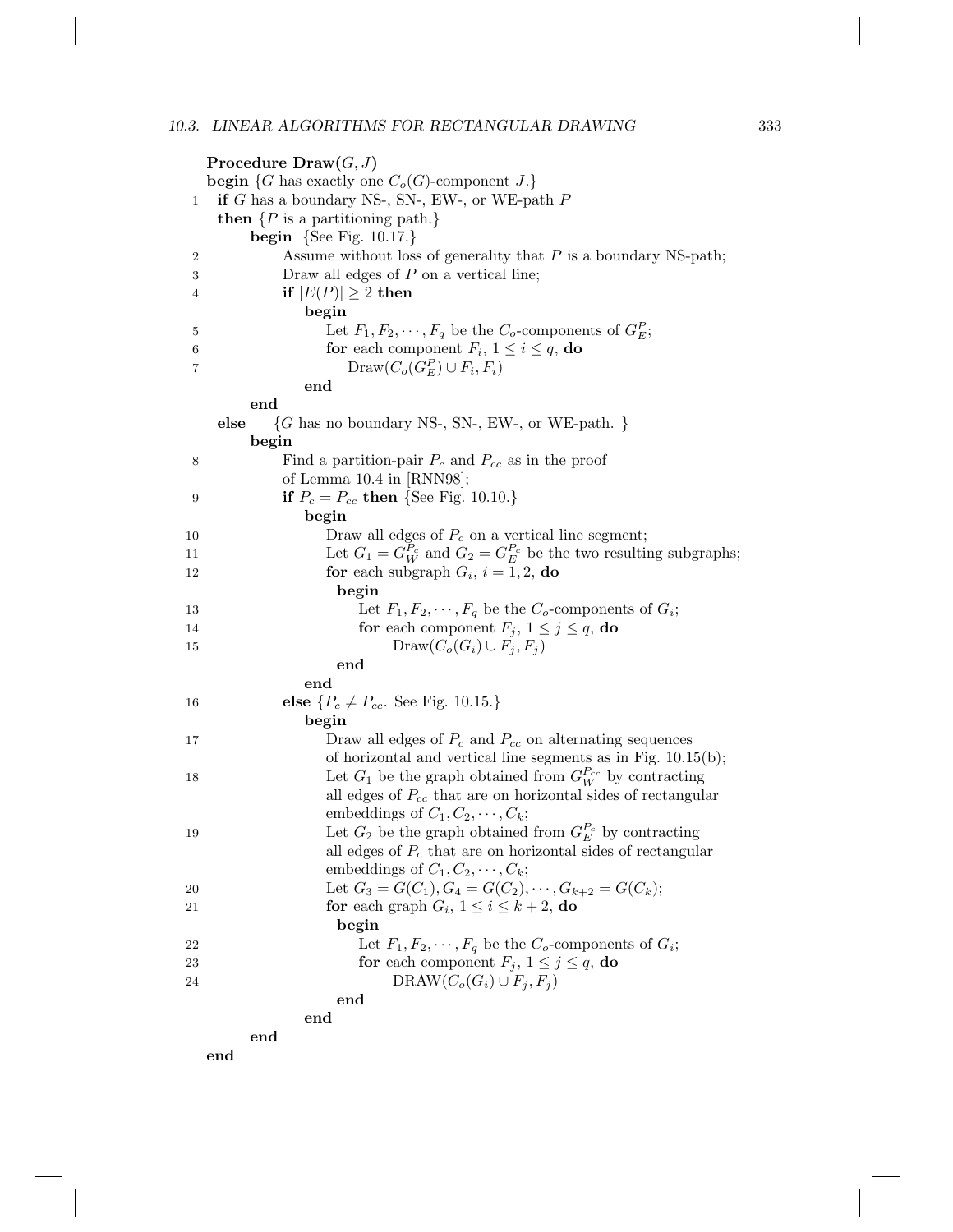

**Figure 10.17**  $C_o$ -Components  $F_1, F_2, \dots, F_q$  of  $G_E^P$ . (Figure taken from [NR04].)

The algorithm **Rectangular-Draw** $(G)$  finds only the directions of all edges in G. From the directions the integer coordinates of vertices in G can be determined in linear time as follows. From now on one may assume for simplicity that all vertices other than the four corners have degree three.

We now give a method of determining y-coordinates of the vertices in  $G$ ; x-coordinates can be determined similarly. Consider a graph  $T_y$  obtained from G by deleting all upward vertical edges of three types drawn by dotted lines in Fig. 10.18. Thus any upward edge drawn by a thick line in Fig. 10.19 is not deleted. Clearly  $T_y$  is a spanning tree of G.  $(T_y$  for the graph G in Fig. 10.15(a) is drawn by thick lines in Fig. 10.20.) A rectangular drawing of G is composed of several maximal horizontal and vertical line segments. The drawing in Fig. 10.20 is composed of 16 maximal vertical line segments together with 15 maximal horizontal line segments. All these maximal horizontal line segments are contained in  $T_y$ , and every vertex of G is contained in one of them. For each maximal horizontal line segment L, we will assign an integer  $y(L)$  as the y-coordinate of every vertex on L.  $P<sub>S</sub>$  is the lowermost maximal horizontal line segment, while  $P_N$  is the topmost one. We first set  $y(P<sub>S</sub>) = 0$ . We then compute  $y(L)$  from bottom to top. For each vertex v in G we will assign an integer  $temp(v)$  as a temporary value of the y-coordinate of v.



Figure 10.18 Deleted upward edges. (Figure taken from [NR04].)

For every vertex v on L there are two cases: either v has a neighbor u located below v or v has no neighbor u located below v. For the former case, we set  $temp(v) = y(L') + 1$ where  $L'$  is the maximal horizontal line segment containing vertex  $u$ . For the latter case, we set  $temp(v) = 0$ . We then set  $y(L) = \max_{v} \{temp(v)\}$  where the maximum is taken over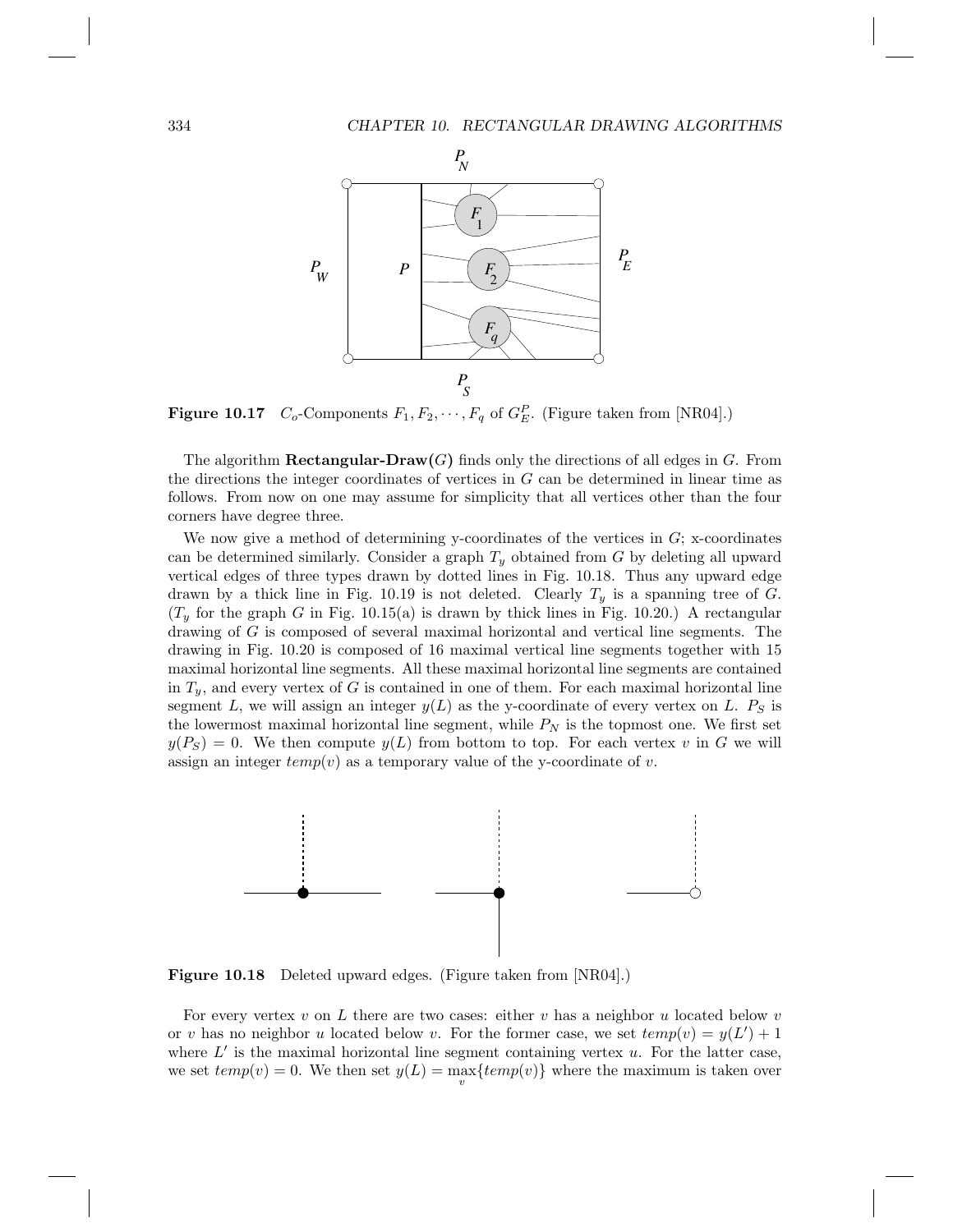

Figure 10.19 Non-deleted upward edges. (Figure taken from [NR04].)

all vertices v on L. One can easily compute  $y(L)$  for all maximal horizontal line segments L from bottom to top using the counterclockwise depth-first search on  $T_y$  starting from the downward edge incident to the north-west corner a.

Thus the integer coordinates of all vertices in a rectangular grid drawing can be computed in linear time.

We now give upper bounds on the area and half perimeter of a grid for a rectangular grid drawing. Let the coordinate of the south-west corner  $d$  be  $(0, 0)$ , and let that of the north-east corner b be  $(W, H)$ . Then the grid drawing is "compact" in a sense that there is at least one vertical line segment of x-coordinate i for each integer i,  $0 \le i \le W$ , and there is at least one horizontal line segment of y-coordinate j for each integer  $j, 0 \le j \le H$ . The following theorem holds on the sizes of a compact rectangular grid drawing [RNN98].



**Figure 10.20** Illustration of  $T_y$  by thick lines. (Figure taken from [NR04].)

**Theorem 10.3** If all vertices of a plane graph G have degree three except the four corners, then the sizes of any compact rectangular grid drawing D of G satisfy  $W + H \leq \frac{n}{2}$  and  $W \cdot H \leq \frac{n^2}{16}.$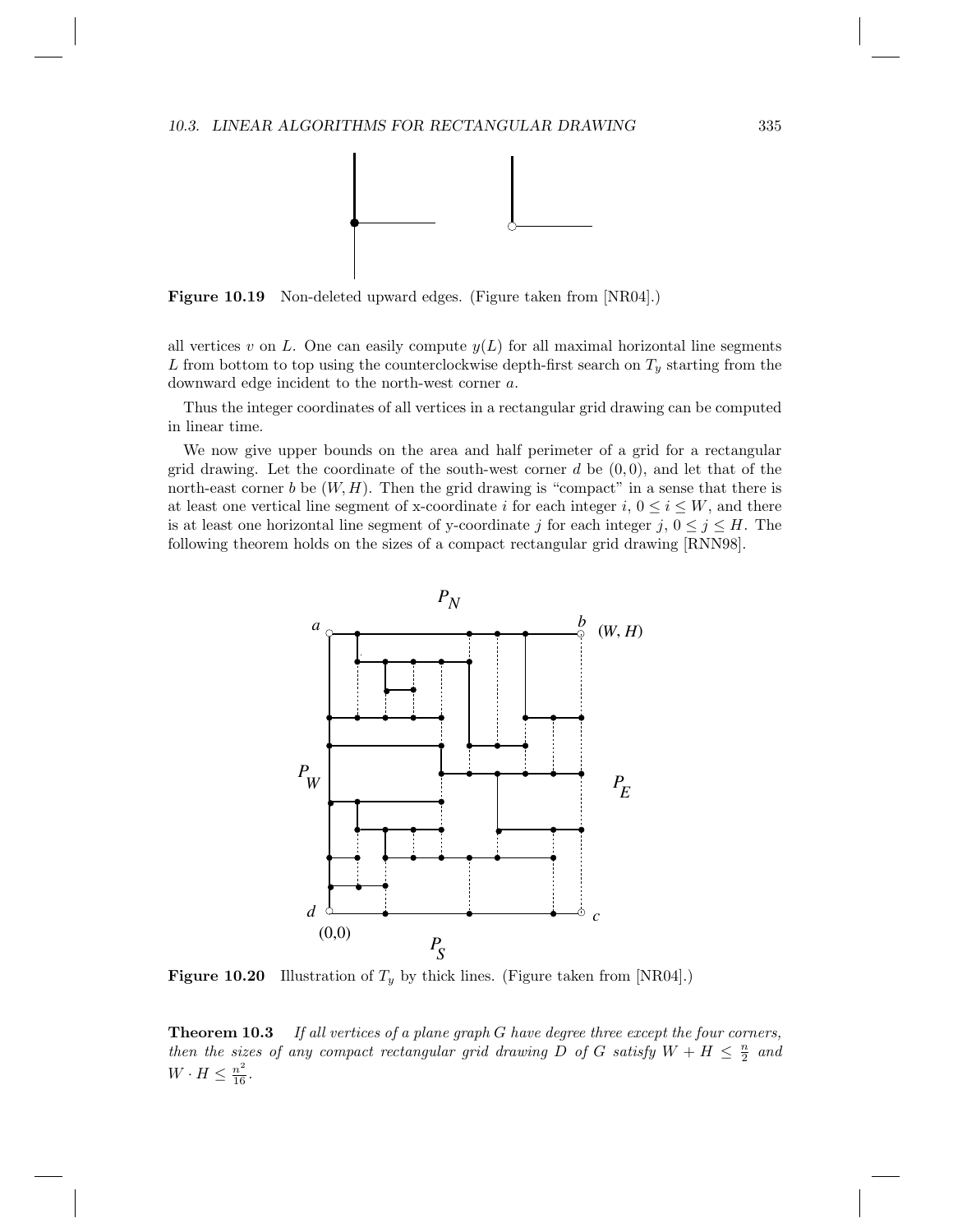The bounds in Theorem 10.3 are tight, because there are an infinite number of examples attaining the bounds, as one in Fig. 10.21.



Figure 10.21 An example of a rectangular grid drawing attaining the upper bounds. (Figure taken from [NR04].)

#### 10.3.3 Drawing without Designated Corners

In Sections  $10.3.1-10.3.2$  we considered a rectangular drawing of a plane graph G with  $\Delta$  < 3 for the case where four outer vertices of degree two are designated as the corners. In this section we consider a general case where corners are not designated in advance. Then our problem is how to examine whether  $G$  has four outer vertices of degree two such that there is a rectangular drawing of G having them as the corners, and how to efficiently find them if there is.

For a cycle C in a plane graph G we denote by  $G(C)$  the subgraph of G inside C. We say that cycles C and C' in a plane graph G are independent if  $G(C)$  and  $G(C')$  have no common vertex, and that a set S of cycles is independent if any pair of cycles in S are independent. Figure 10.22 illustrates a 2-connected plane graph G with  $\Delta \leq 3$ . Since every vertex of G has degree two or three, all 3-legged cycles are "laminar" in essence. Some of 2-legged and 3-legged cycles are indicated by dotted lines;  $C_1$  and  $C_2$  are 2-legged cycles, and  $C_3, C_4, C_5$  and  $C_6$  are 3-legged cycles.  $C_3$  and  $C_4$  are contained in  $G(C_1)$ ,  $C_5$  and  $C_6$ are contained in  $G(C_2)$ , and  $C_5$  is contained in  $G(C_6)$ . There are many independent sets of cycles. For example,  $S_1 = \{C_1, C_2\}$  and  $S_2 = \{C_2, C_3, C_4\}$  are independent sets of cycles.

We are now ready to present a necessary and sufficient condition for the existence of appropriate four outer vertices as in Theorem 10.4 [RNN02].

**Theorem 10.4** Assume that G is a 2-connected plane graph with  $\Delta \leq 3$  and has four or more outer vertices of degree two. Then four of them can be designated as the corners so that G has a rectangular drawing with the designated corners if and only if G satisfies the following three conditions:

- (a) every 2-legged cycle in G contains at least two outer vertices of degree two;
- (b) every 3-legged cycle in G contains at least one outer vertex of degree two; and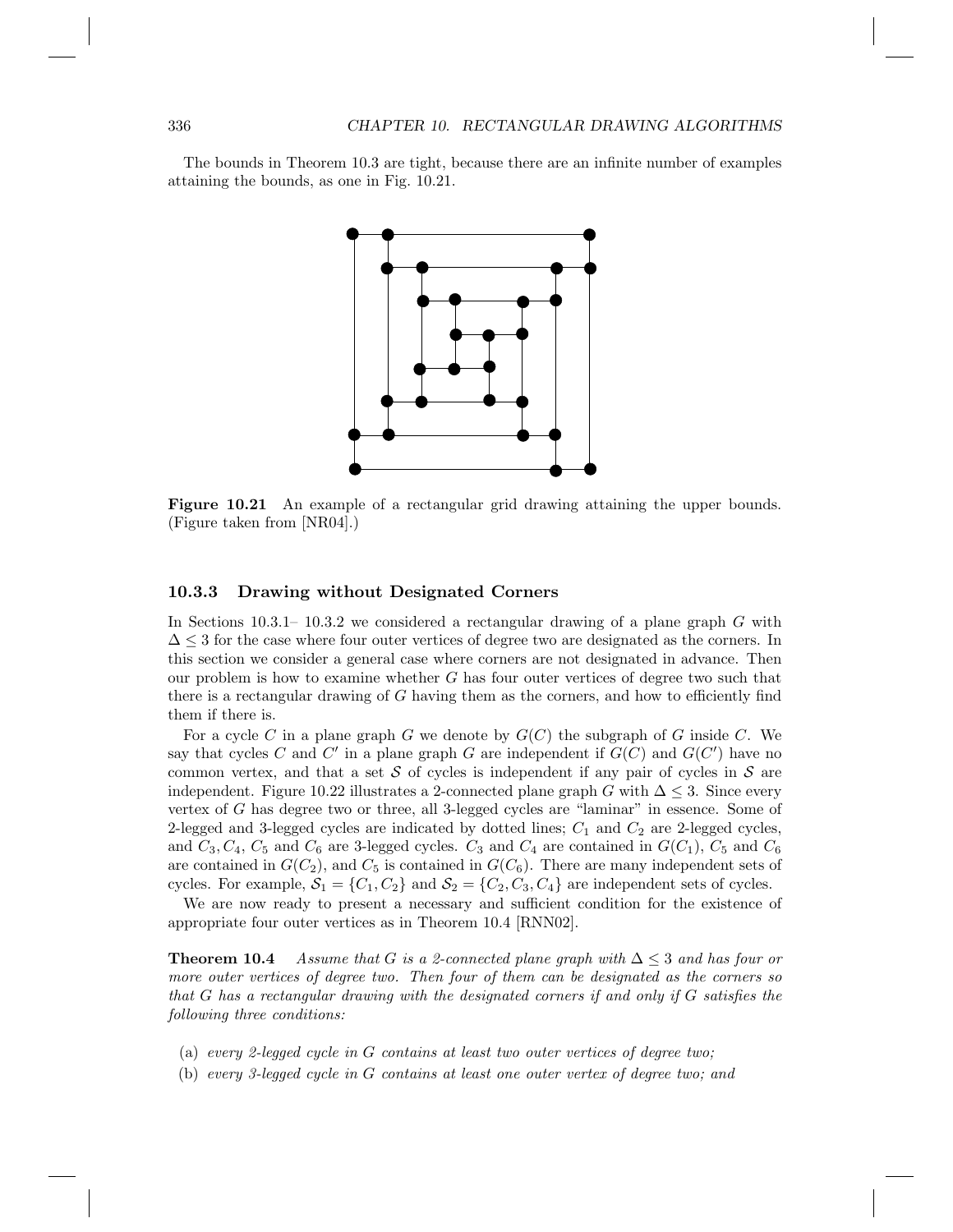#### 10.4. BOX-RECTANGULAR DRAWING 337

(c)  $2c_2+c_3 \leq 4$  for every independent set S of cycles consisting of 2-legged cycles and 3-legged cycles, where  $c_2$  and  $c_3$  are the numbers of 2-legged cycles and 3-legged cycles in S, respectively.



Figure 10.22 Plane graph. (Figure taken from [NR04].)

For the set  $S_1 = \{C_1, C_2\}$  above  $c_2 = 2, c_3 = 0$  and hence  $2c_2 + c_3 = 4$ , while for  $\mathcal{S}_2 = \{C_2, C_3, C_4\}$   $c_2 = 1$  and  $c_3 = 2$  and hence  $2c_2 + c_3 = 4$ .

It is rather easy to prove the necessity of Theorem 10.4.

In order to prove the sufficiency of Theorem 10.4, it suffices to show that if the three conditions  $(a)$ –(c) in Theorem 10.4 hold then one can choose four outer vertices of degree two as the corners  $a, b, c$  and d so that the conditions (r1) and (r2) in Theorem 10.2 hold. See [RNN02] for the detail of a proof and a linear algorithm to find appropriate four outer vertices of degree two.

### 10.4 Box-Rectangular Drawing

A box-rectangular drawing of a plane graph G is a drawing of G such that each vertex is drawn as a rectangle, called a box, each edge is drawn as a straight line segment joining points on the two boxes corresponding to the ends, and the contour of each face is drawn as a rectangle, as illustrated in Fig. 10.24(b). A vertex may be drawn as a degenerate rectangle, that is, a point. We have seen in Section 10.1 that box-rectangular drawings have practical applications in floorplanning of MultiChip Modules (MCM) and in architectural floorplanning. If G has multiple edges or a vertex of degree five or more, then G has no rectangular drawing but may have a box-rectangular drawing. However, not every plane graph has a box-rectangular drawing. This section presents a necessary and sufficient condition for the existence of a box-rectangular drawing of a plane graph, and gives a linear algorithm to find a box-rectangular drawing if it exists [RNN00].

Before presenting the condition and the algorithm we need to present some definitions and preliminary observations regarding box-rectangular drawings.

Throughout this section we assume that a *graph*  $G$  is a so-called multigraph, which may have multiple edges, i.e., edges sharing both ends. If G has no multiple edges, then G is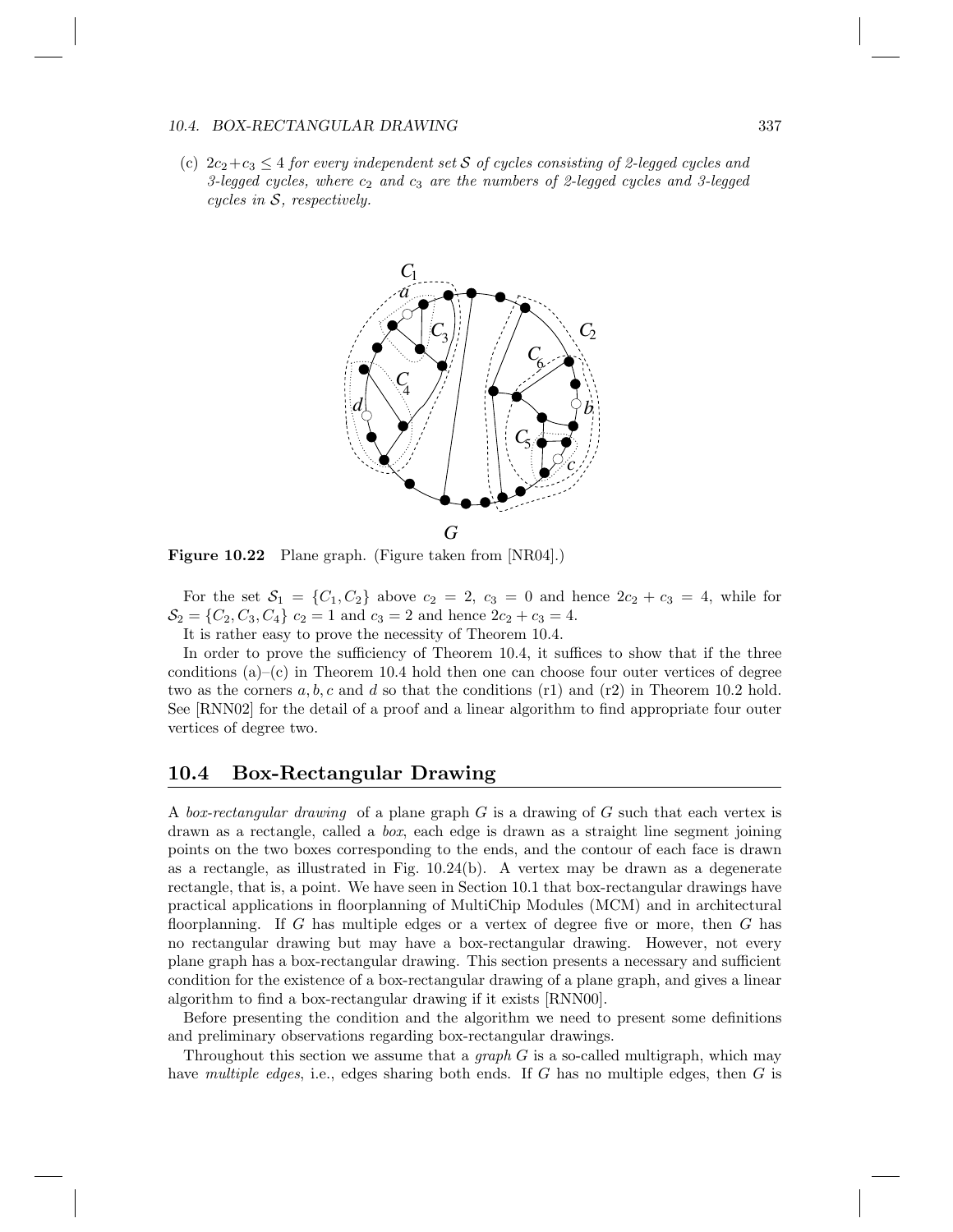called a *simple* graph. For simplicity we assume that  $G$  has three or more vertices and is 2-connected.

We call a box-rectangular drawing D of G a box-rectangular grid drawing if each edge as well as each side of a box is drawn along a grid line. A vertex may be drawn as a *degenerate* box, that is, a point, in a box-rectangular drawing  $D$ . We often call a degenerate box in  $D$ a point and call a non-degenerate box a real box. We call a rectangle corresponding to an outer cycle  $C_o(G)$  the *outer rectangle*, which has exactly four corners. We call a corner of the outer rectangle simply a *corner*. A box in  $D$  is called a *corner box* if it contains at least one corner. A corner box may be degenerate.

We now have the following four facts and a lemma.

Fact 10.3 Any box-rectangular drawing has either two, three, or four corner boxes.

#### Fact 10.4 Any corner box contains either one or two corners.

Figure 10.23(a) illustrates a box-rectangular drawing having two corner boxes; each of them is a real box and contains two corners. Figure 10.23(b) illustrates a box-rectangular drawing having three corner boxes. Figure 10.24(b) illustrates a box-rectangular drawing having four corner boxes, one of which is degenerate.



Figure 10.23 (a) Two corner boxes, and (b) three corner boxes. (Figure taken from [NR04].)

**Fact 10.5** In a box-rectangular drawing  $D$  of  $G$ , any vertex v of degree two or three satisfies one of the following (i), (ii) and (iii).

- (i) Vertex v is drawn as a point containing no corner;
- (ii) v is drawn as a corner box containing exactly one corner; and
- (iii) v is drawn as a corner real box containing exactly two corners.

Fact 10.6 In any box-rectangular drawing D of G, every vertex of degree five or more is drawn as a real box.

**LEMMA 10.5** [RNN00] If G has a box-rectangular drawing, then G has a box-rectangular drawing in which every vertex of degree four or more is drawn as a real box.

The choice of vertices as corner boxes plays an important role in finding a box-rectangular drawing. For example, the graph in Fig.  $10.24(a)$  has a box-rectangular drawing if we choose outer vertices  $a, b, c$  and d as corner boxes as illustrated in Fig. 10.24(b). However, the graph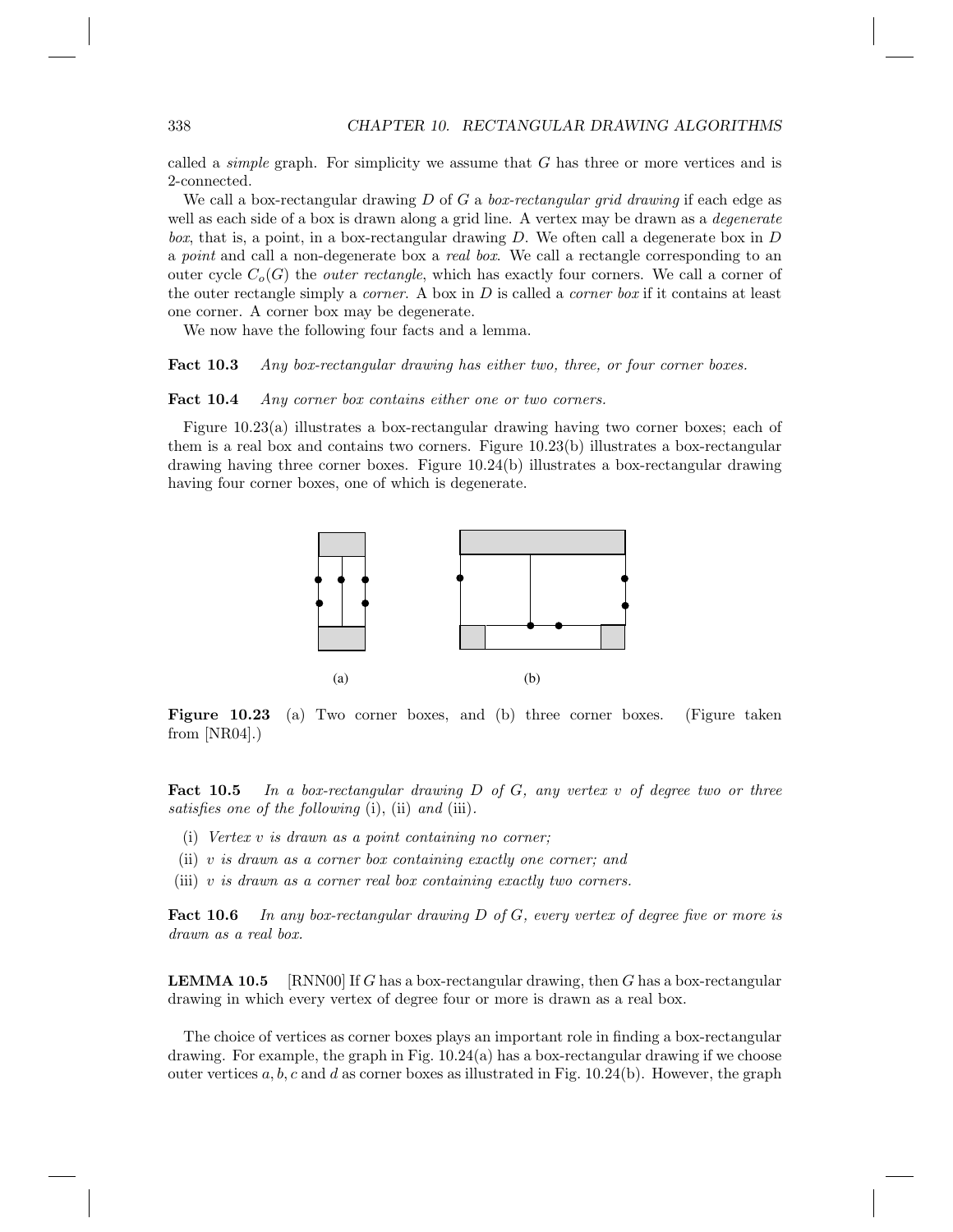has no box-rectangular drawing if we choose outer vertices  $p, q, r$  and s as corner boxes. If all vertices corresponding to corner boxes are designated for a drawing, then it is rather easy to examine whether G has a box-rectangular drawing with the designated corner boxes. We thus first concentrate our attention to the case where all vertices of G corresponding to corner boxes are designated.



**Figure 10.24** A graph G and its box-rectangular drawing with four corner boxes  $a, b, c$ and d. (Figure taken from [NR04].)

We now define two operations on a graph as follows. Let  $v$  be a vertex of degree two in G. Replace the two edges  $u_1v$  and  $u_2v$  incident to v with a single edge  $u_1u_2$ , and delete v. We call the operation above the removal of a vertex of degree two from  $G$ . Let v be a vertex of degree d in a plane graph, let  $e_1 = vw_1, e_2 = vw_2, \dots, e_d = vw_d$  be the edges incident to v, and assume that these edges  $e_1, e_2, \dots, e_d$  appear clockwise around v in this order as illustrated in Fig. 10.25(a). Replace v with a cycle  $v_1, v_2, \dots, v_d, v_1$ , and replace edge  $vw_i$ with  $v_iw_i$  for  $i = 1, 2, \dots, d$ , as illustrated in Fig. 10.25(b). We call the operation above the replacement of a vertex by a cycle. The cycle  $v_1, v_2, \dots, v_d, v_1$  in the resulting graph is called the *replaced cycle* corresponding to vertex  $v$ .



**Figure 10.25** Replacement of a vertex by a cycle. (Figure taken from  $\text{[NR04]}.$ )

By Fact 10.3, any box-rectangular drawing has either two, three or four corner boxes. However, we consider only box-rectangular drawings having four corner boxes for simplicity, and assume that exactly four outer vertices  $a, b, c$  and d in G are designated as the four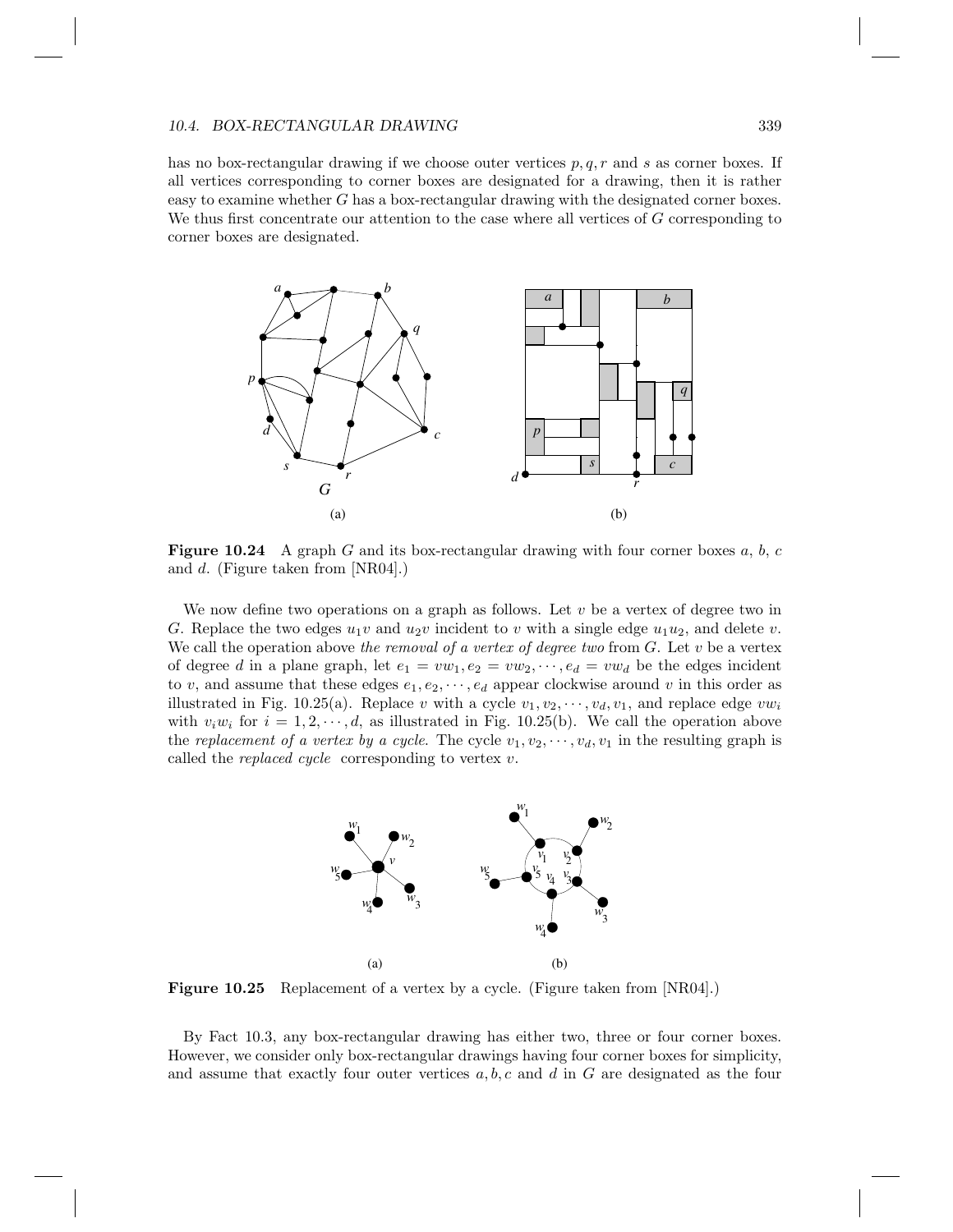corner boxes. We construct a new graph  $G''$ , called the *cycled graph*, from G through an intermediate graph  $G'$ , and reduce the problem of finding a *box-rectangular drawing* of  $G$ with the four designated vertices to a problem of finding a *rectangular drawing* of the cycled  $graph G''$ .

We first construct  $G'$  from  $G$  as follows. If a vertex  $v$  of degree two in  $G$ , as vertex d in Fig. 10.26(a), is designated as a corner, then  $v$  must be drawn as a corner point in a box-rectangular drawing of  $G$ . On the other hand, if a vertex  $v$  of degree two is not designated as a corner, then the two edges incident to v must be drawn on a straight line segment. We thus remove all non-designated vertices of degree two one by one from  $G$ , as illustrated in Fig. 10.26(b). The resulting graph is  $G'$ . Thus all vertices of degree two in  $G'$ are designated vertices.

Clearly, G has a box-rectangular drawing with the four designated corner boxes if and only if G' has a box-rectangular drawing with the four designated corner boxes. Figure  $10.26(f)$ illustrates a box-rectangular drawing D' of G' in Fig. 10.26(b), and Fig. 10.26(g) illustrates a box-rectangular drawing  $D$  of  $G$  in Fig. 10.26(a).

Since every vertex of degree two in  $G'$  is a designated vertex, it must be drawn as a corner point in any box-rectangular drawing of  $G'$ . Every designated vertex of degree three in  $G'$ , as vertex  $a$  in Fig. 10.26(b), must be drawn as a real box since it is a corner. On the other hand, every non-designated vertex of degree three in  $G'$  must be drawn as a point. These facts together with Lemma 10.5 imply that if  $G'$  has a box-rectangular drawing then  $G'$ has a box-rectangular drawing  $D'$  in which all designated vertices of degree three and all vertices of degree four or more in  $G'$  are drawn as real boxes.

The cycled graph  $G''$  is built from  $G'$  as follows. Replace by a cycle each of the designated vertices of degree three and the vertices of degree four or more, as illustrated in Fig. 10.26(c). The replaced cycle corresponding to a designated vertex  $x$  of degree three or more contains exactly one outer edge, say  $e_x$ , where  $x = a, b, c$  or d. Put a dummy vertex  $x'$  of degree two on  $e_x$ , as shown in Fig. 10.26(d). The resulting graph is  $G''$ . We let  $x' = x$  if a designated vertex x has degree two. The cycled graph  $G''$  is a simple graph and has exactly four outer vertices  $a', b', c'$ , and  $d'$  of degree two, and all the other vertices have degree three.

Then the following theorem holds.

**Theorem 10.5** Let G be a plane graph with four designated outer vertices  $a, b, c$  and d. Then G has a box-rectangular drawing with corner boxes a, b, c and d if and only if the cycled graph  $G''$  has a rectangular drawing with designated corners  $a', b', c'$  and  $d'$ .

**Proof:** The necessity is trivial, and hence it suffices to prove the sufficiency.

Assume that G'' has a rectangular drawing  $D''$  as illustrated in Fig. 10.26(e). In  $D''$ , each replaced cycle is drawn as a rectangle, since it is a face in  $G''$ . Furthermore, the four outer vertices  $a', b', c'$  and  $d'$  of degree two in  $G''$  are drawn as the corners of the rectangle corresponding to  $C_o(G'')$ . Therefore, D' immediately gives a box-rectangular drawing D' of G' having the four vertices a, b, c and d as corner boxes, as illustrated in Fig. 10.26(f). Then, inserting non-designated vertices of degree two on horizontal or vertical line segments in  $D'$ , one can immediately obtain from  $D'$  a box-rectangular drawing  $D$  of  $G$  having the designated vertices a, b, c and d as corner boxes, as illustrated in Fig. 10.26(g).  $\Box$ 

Furthermore the following theorem holds [RNN00].

**Theorem 10.6** Given a plane graph  $G$  of  $m$  edges and four designated outer vertices a, b, c and d, one can examine in time  $O(m)$  whether G has a box-rectangular drawing D with corner boxes a, b, c and d, and if G has D, then one can find D in time  $O(m)$ . The half perimeter of the box-rectangular grid drawing is bounded by  $m + 2$ .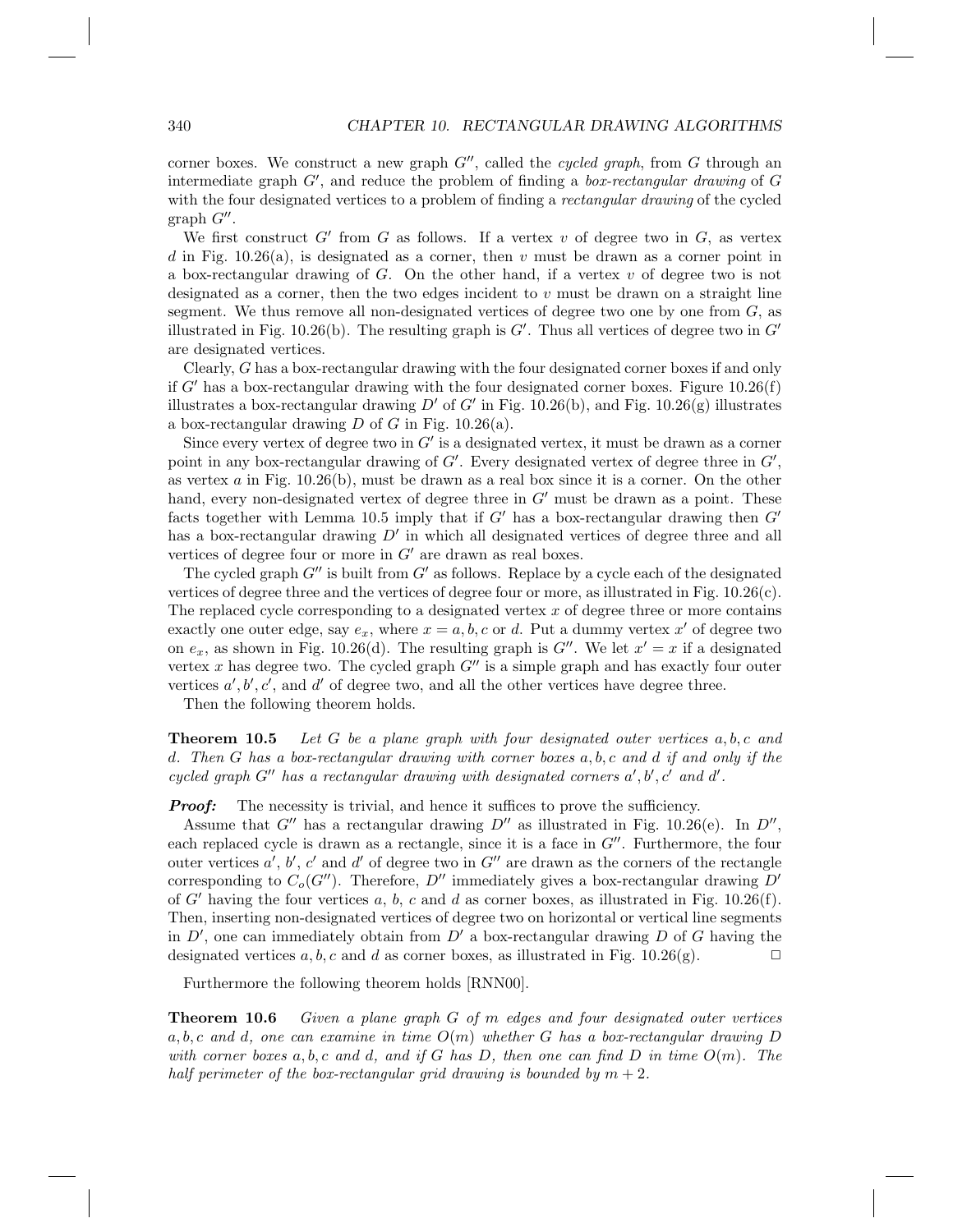

Figure 10.26 Illustration of  $G, G', G'', D'', D'$  and D. (Figure taken from [NR04].)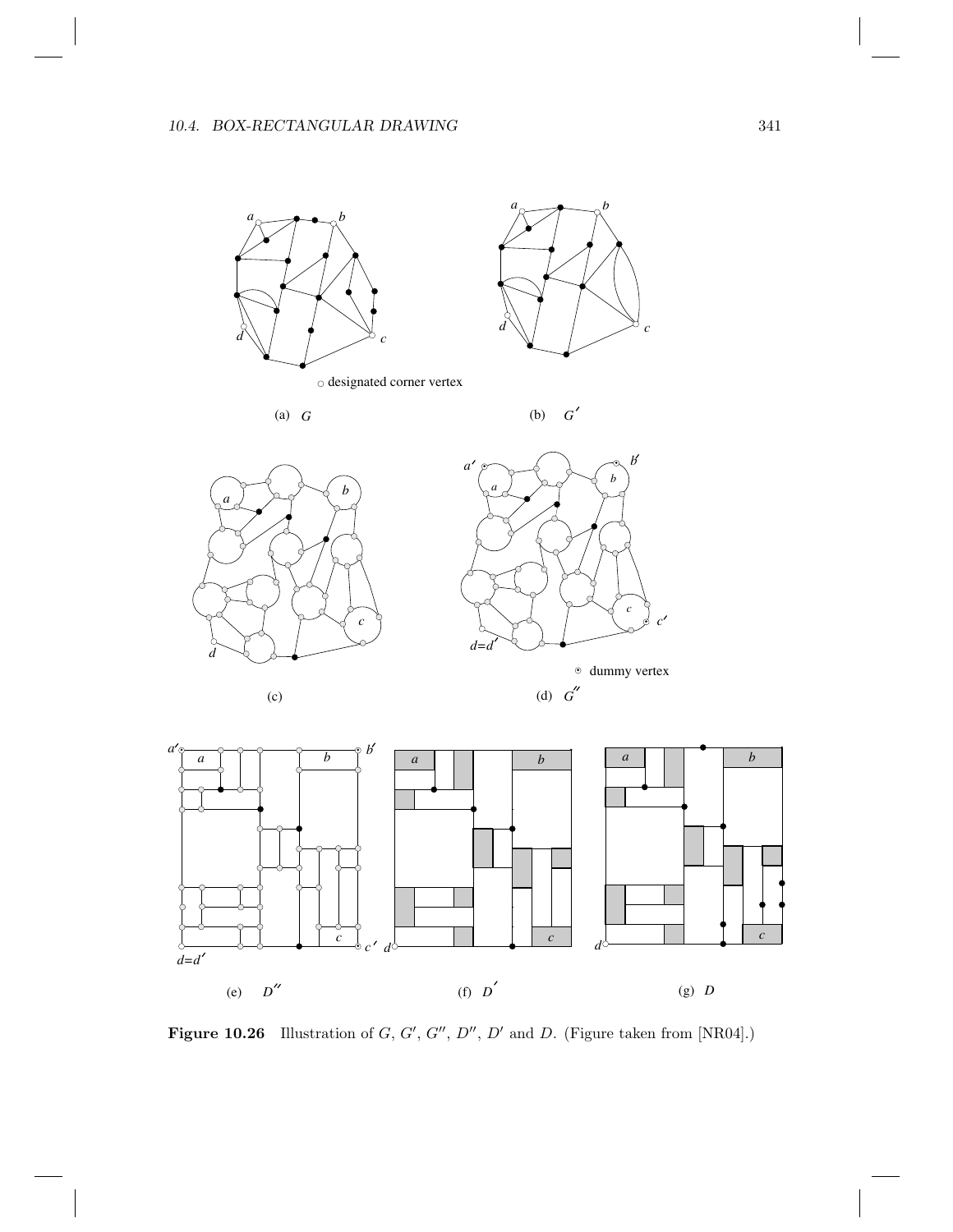There are infinitely many cycles with four designated vertices for which the sum of the width and the height of any box-rectangular drawing of the cycles is  $m-2$ .

The rest of this section deals with a general case where no vertices are designated as corner boxes in advance. Then our problem is how to examine whether G has some set of outer vertices such that there is a box-rectangular drawing of G having them as the corner boxes, and how to find them if there are. We first present a necessary and sufficient condition for a plane graph G with  $\Delta \leq 3$  to have a box-rectangular drawing D as in Theorem 10.7 [RNN00], and then give a linear-time algorithm to find D if it exists. We then reduce the box-rectangular drawing problem of a plane graph G with  $\Delta \geq 4$  to that of a new plane graph J with  $\Delta \leq 3$  as in Theorem 10.9.

**Theorem 10.7** A plane graph G with  $\Delta \leq 3$  has a box-rectangular drawing if and only if G satisfies the following four conditions:

- (c1) every 2-legged or 3-legged cycle in G has an outer edge;
- $(c2)$  at most two 2-legged cycles of G are independent of each other;
- (c3) at most four 3-legged cycles of G are independent of each other; and
- (c4) if G has a pair of independent 2-legged cycles  $C_1$  and  $C_2$ , then  $\{C_1, C_2, C_3\}$  is not independent for any 3-legged cycle  $C_3$  in  $G$ , and neither  $G(C_1)$  nor  $G(C_2)$ has more than two independent 3-legged cycles of G.

Then the following theorem holds.

**Theorem 10.8** Given a plane graph with  $\Delta \leq 3$ , one can examine in time  $O(m)$  whether G has a box-rectangular drawing D or not, and if G has D, one can find D in time  $O(m)$ , where m is the number of edges in G.

**Proof:** One can find all 2-legged and 3-legged cycles in  $G$ , as follows. We first traverse the contour of each inner face of  $G$  containing an outer edge as illustrated in Fig. 10.27, where the traversed contours of faces are indicated by dotted lines. Clearly each outer edge is traversed exactly once, and each inner edge is traversed at most twice. The inner edges traversed exactly once form cycles, called *singly traced cycles*, the insides of which have not been traversed. In Fig. 10.27  $C_4$ ,  $C_8$  and  $C_9$  are singly traced cycles, the insides of which are shaded. During this traversal one can easily find all 2-legged and all 3-legged cycles that contain outer edges;  $C_1$ ,  $C_2$  and  $C_3$  drawn by thick lines in Fig. 10.27 are some of



Figure 10.27 Finding all 2-legged and 3-legged cycles. (Figure taken from [NR04].)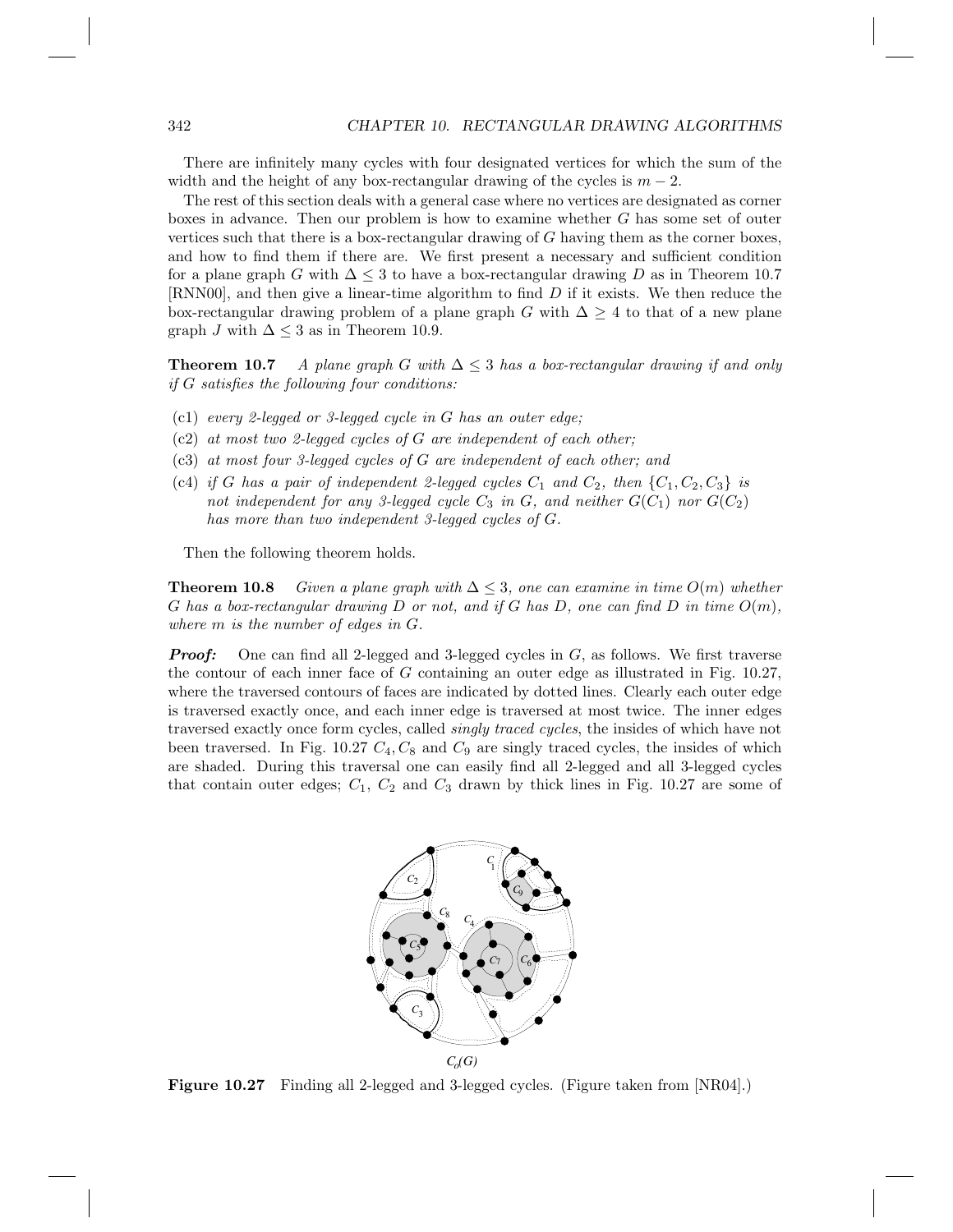#### 10.4. BOX-RECTANGULAR DRAWING 343

these cycles. (Note that a 3-legged cycle containing outer edges has two legs on  $C_o(G)$ and the other leg is an inner edge which is traversed twice; if an end of a doubly traversed inner edge is an inner vertex, then it is a leg-vertex of such a 3-legged cycle.) Any of the remaining 2-legged and 3-legged cycles either is a singly traced cycle or is located inside a singly traced cycle. One can find all 2-legged and 3-legged cycles inside a singly traced cycle by recursively applying the method to the singly traced cycle. The method traverses the contour of each face by a constant number of times. Hence one can examine in time  $O(m)$  whether G satisfies Condition (c1) in Theorem 10.7 or not.

One can examine Condition  $(c2)$  in Theorem 10.7 as follows. Assume that G satisfies Condition (c1). Then each 2-legged cycle must have an outer edge, and hence has the two leg-vertices on  $C_o(G)$ . By traversing the faces of G containing an outer edge, one can detect the leg-vertices of all 2-legged cycles of G on  $C_o(G)$ . While detecting the leg-vertices of 2-legged cycles, we give labels to the two leg-vertices of each 2-legged cycle; the labels indicate the name of the cycle. In Fig. 10.28, the leg-vertices of 2-legged cycles are drawn by white circles, and their labels are written next to them. It is clear that if  $G$  has  $k$  2-legged cycles which are independent of each other then  $G$  has  $k$  minimal 2-legged cycles which are independent of each other. A 2-legged cycle  $C$  is minimal if and only if no intermediate vertex of the maximal subpath of C on  $C_o(G)$  is a leg-vertex of any other 2-legged cycle. Therefore, traversing the outer vertices and checking the labels of leg-vertices, one can find all minimal 2-legged cycles, and one can also know whether two 2-legged cycles are independent or not. In Fig. 10.28  $C_1$ ,  $C_2$  and  $C_3$  are minimal 2-legged cycles, and they are independent. Thus one can examine Condition (c2) by traversing the edges on the contours of faces containing an outer edge by a constant number of times, and hence one can examine Condition (c2) in linear time.



Figure 10.28 Illustration for minimal 2-legged cycles. (Figure taken from [NR04].)

One can examine Condition (c3) in linear time using a similar technique used to examine Condition (c2). One can easily examine Condition  $(c4)$  by checking the labels of the legvertices of minimal 2-legged cycles and minimal 3-legged cycles.

If G satisfies the conditions in Theorem 10.7, then a box-rectangular drawing of  $G$  can be found by choosing appropriate four corner boxes [RNN00, NR04]. One can find all minimal 2-legged cycles and all minimal 3-legged cycles in linear time by the technique used to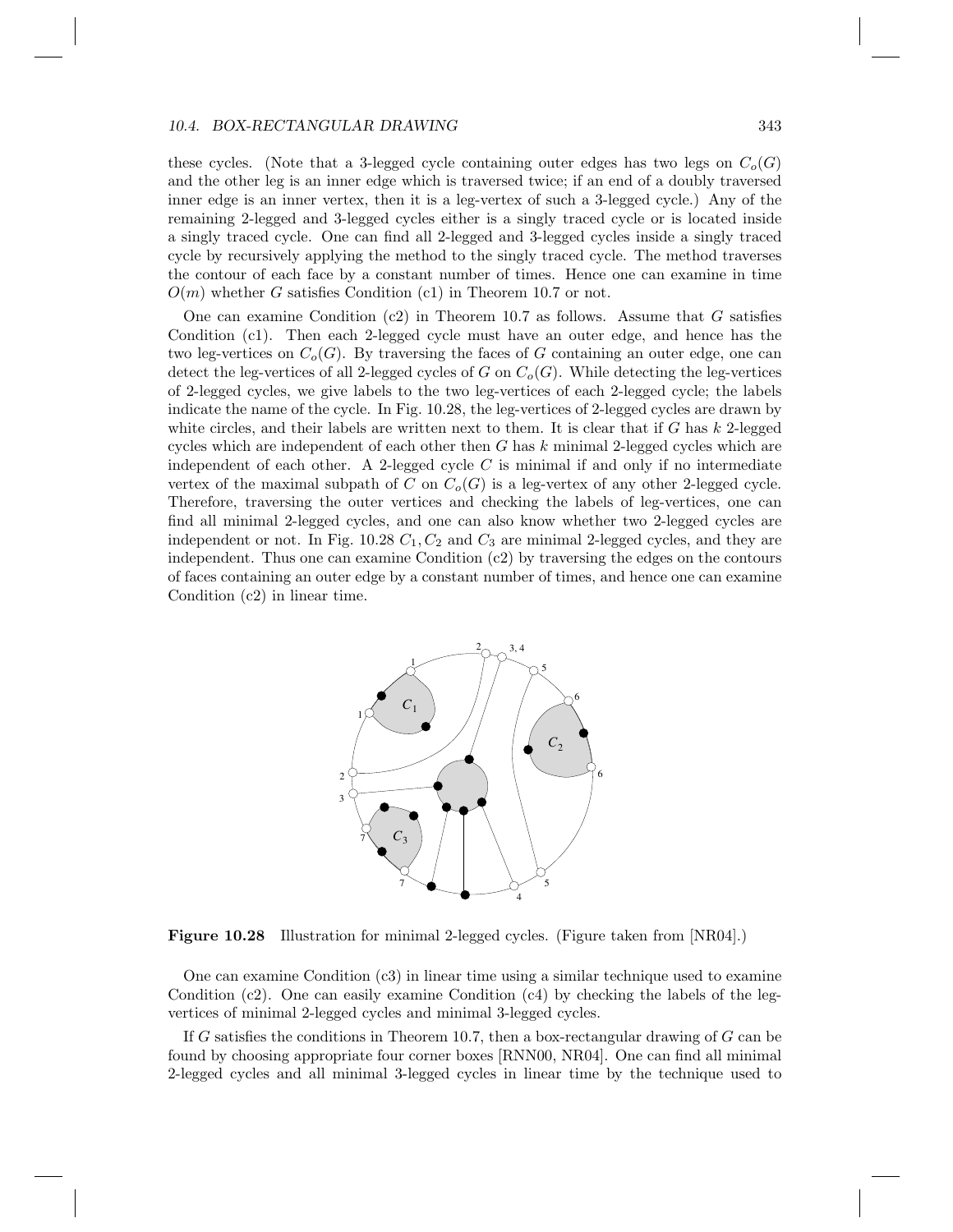examine Conditions (c2) and (c3), and hence one can choose the four designated vertices in linear time. Thus one can find a box-rectangular drawing of G in linear time.  $\Box$ 

We now reduce the box-rectangular drawing problem (without given corners) of a plane graph G with  $\Delta \geq 4$  to that of a new plane graph J with  $\Delta \leq 3$ . Let G be a plane graph with  $\Delta \geq 4$ . We construct a new plane graph J from G by replacing each vertex v of degree four or more in G by a cycle. Figures 10.29(a) and (b) illustrate G and J, respectively. A replaced cycle corresponds to a real box in a box-rectangular drawing of G. We do not replace a vertex of degree two or three by a cycle since such a vertex may be drawn as a point by Fact 10.5. Thus  $\Delta(J) \leq 3$ . Then the following theorem holds.

**Theorem 10.9** Let G be a plane graph with  $\Delta \geq 4$ , and let J be the graph transformed from G as above. Then G has a box-rectangular drawing if and only if J has a box-rectangular drawing.

Figures 10.29(c) and (d) illustrate D and  $D<sub>J</sub>$ , respectively. Box f in D is a non-corner real box, and it is regarded as a face in  $D_J$ . Corner boxes a and b in D are vertices of degree three in  $G$ , and they remain as boxes in  $D_J$ . Corner boxes c and d in  $D$  are vertices of degree four or more in  $G$ , and are transformed to a drawing of a replaced cycle with one real box in  $D_J$  as illustrated in Fig. 10.29(e). We omit the proof of Theorem 10.9, which can be found in [RNN00].

#### 10.5 Conclusions

The outer face boundary must be rectangular in a rectangular drawing, as illustrated in Fig. 10.1(b). However, the outer boundary of a VLSI chip or an architectural floor plan is not always rectangular, but is often a rectilinear polygon of L-shape, T-shape, Z-shape etc., as illustrated in Figs.  $10.30(a)$ –(c). Such a drawing of a plane graph G is called an *inner rectangular drawing* if every inner face of  $G$  is a rectangle although the outer face boundary is not always a rectangle. Miura et al. [MHN06] reduced the problem of finding an inner rectangular drawing of a plane graph G with  $\Delta \leq 4$  to a problem of finding a perfect matching of a new bipartite graph constructed from G. It immediately yields the result presented in Section 10.2 on an ordinary rectangular drawing of plane graphs with  $\Delta \leq 4$ .

Kozminski and Kinnen [KK84] established a necessary and sufficient condition for the existence of a "rectangular dual" of an inner triangulated plane graph, that is, a rectangular drawing of the dual graph of an inner triangulated plane graph, and gave an  $O(n^2)$  algorithm to obtain it. Based on the characterization of [KK84], Bhasker and Sahni [BS88] and Xin He [He93] developed linear-time algorithms to find a rectangular dual. Kant and Xin He [KH97] presented two more linear-time algorithms. Xin He [He95] presented a parallel algorithm for finding a rectangular dual. Lai and Leinwand [LL90] reduced the problem of finding a rectangular dual of an inner triangulated plane graph  $G$  to a problem of finding a perfect matching of a new bipartite graph constructed from G. Their construction is different from that in Section 10.2, their bipartite graph has an  $O(n^2)$  number of edges, and hence their method takes time  $O(n^{2.5})$  to find a rectangular dual or a rectangular drawing of a plane graph with  $\Delta \leq 3$ .

A planar graph may have many embeddings. We say that a planar graph  $G$  has a rectangular drawing if at least one of the plane embeddings of G has a rectangular drawing. Since a planar graph may have an exponential number of embeddings, it is not a trivial problem to examine whether a planar graph has a rectangular drawing.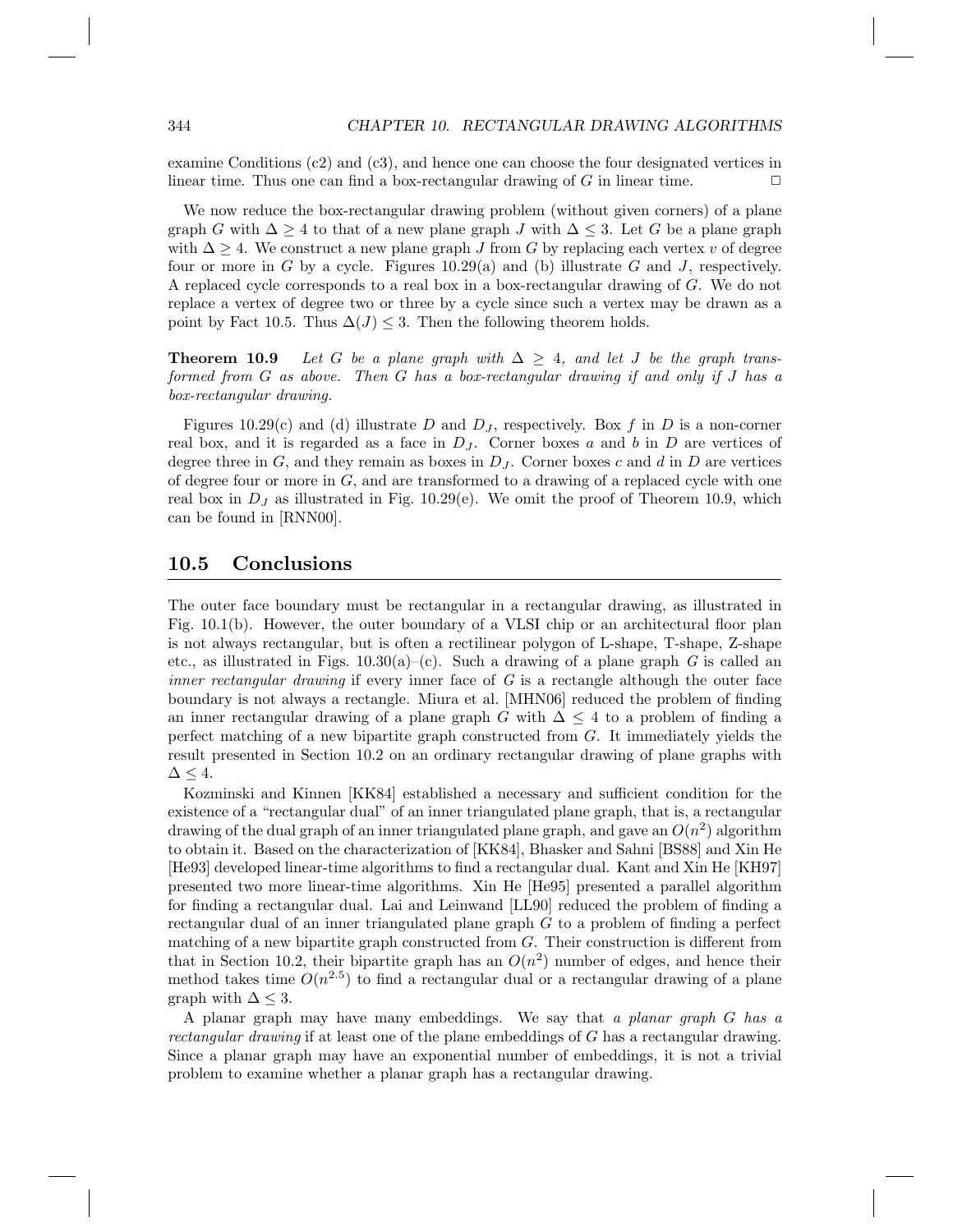















(e)

**Figure 10.29** Illustration of G, J,  $D<sub>J</sub>$ , D and a transformation. (Figure taken from [NR04].)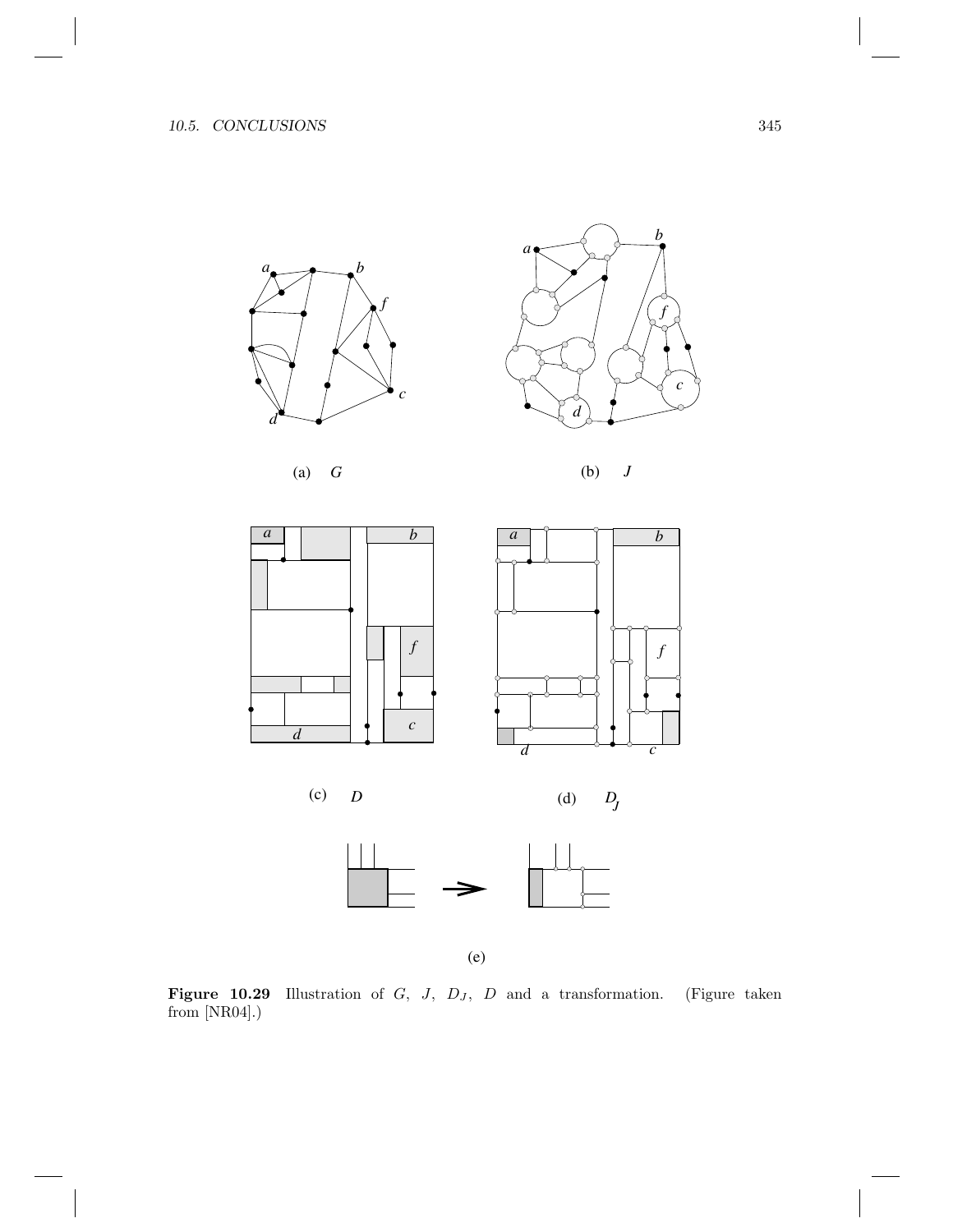

Figure 10.30 Inner rectangular drawings of (a) L-shape, (b) T-shape, (c) Z-shape.

Rahman et al. gave a linear-time algorithm to examine whether a planar graph G with  $\Delta \leq 3$  has a rectangular drawing or not, and find a rectangular drawing of G if it exists [RNG04].

A similar concept of a box-rectangular drawing, called a strict 2-box drawing, is presented by Thomassen in [Tho86]. A polynomial-time algorithm can be designed for finding a strict 2-box drawing of a graph by following his method.

A box-rectangular drawing of  $G$  is called a *proper box-rectangular drawing* if every vertex of G is drawn as a real box, i.e., no vertex of G is drawn as a degenerate box. Xin He [He01] presents a necessary and sufficient condition for a plane graph G to have a proper box-rectangular drawing and gives a linear algorithm for finding a proper box-rectangular drawing of G if it exists.

In a VLSI floorplanning problem each module needs some physical area and hence each face in the drawing should satisfy some area requirements. However, when the area of each face of G is prescribed, there may not exist a rectangular drawing of G. In such a case it is desirable that each inner face of  $G$  is drawn as a rectilinear polygon of a simple shape. Recently several results have been published on rectilinear drawings of plane graphs with prescribed face areas [KN07, KN09, RMN09].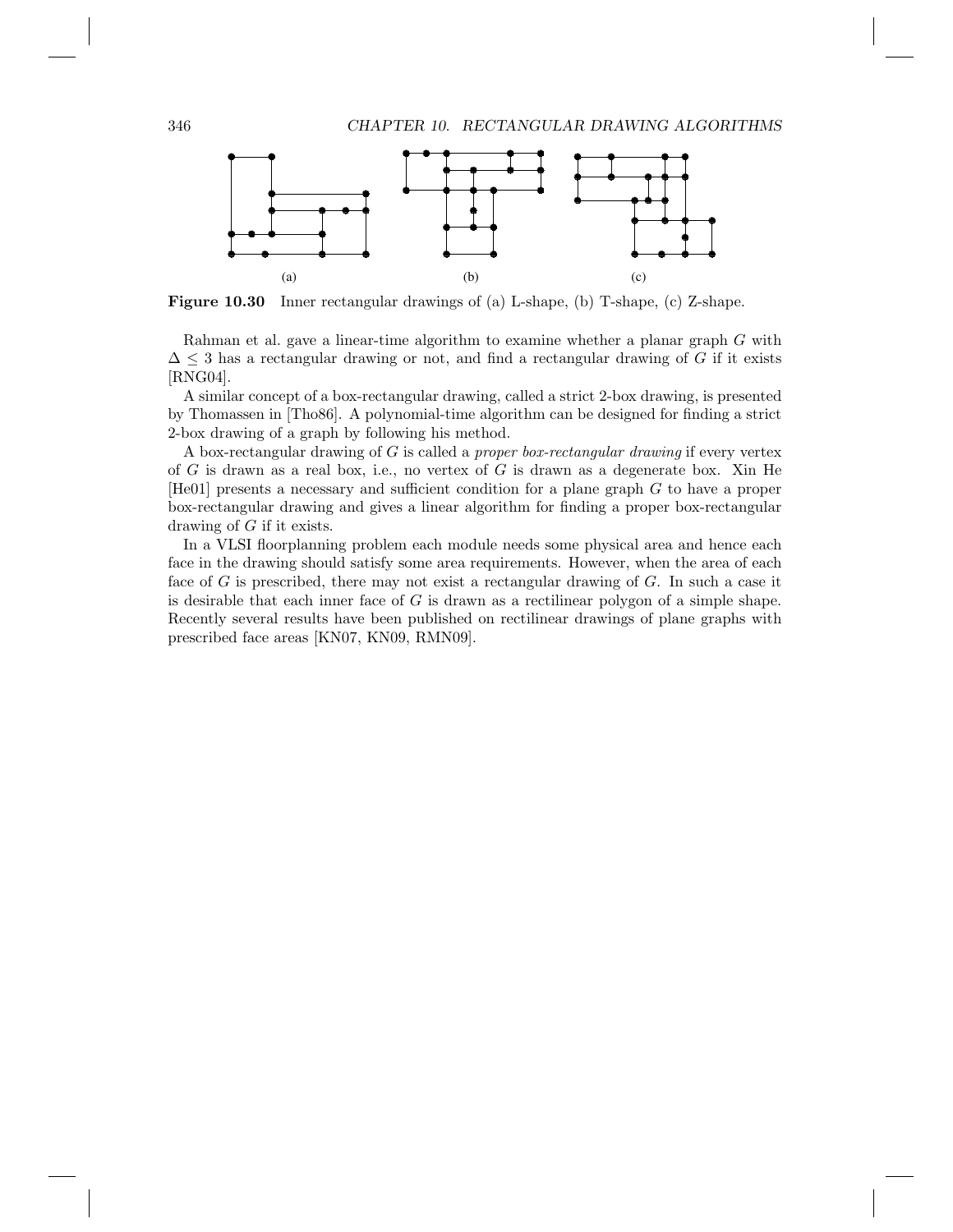### References

- [BS88] J. Bhasker and S. Sahni, A linear algorithm to find a rectangular dual of a planar triangulated graph, Algorithmica, 3, pp. 247-278, 1988.
- [DETT99] G. Di Battista, P. Eades, R. Tamassia, and I. G. Tollis. Graph Drawing. Prentice Hall, Upper Saddle River, NJ, 1999.
- [FW74] R. L. Francis and J. A. White, Facility Layout and Location, Prentice-Hall, New Jersey, 1974.
- [He01] X. He, A simple linear time algorithm for proper box rectangular drawings of plane graphs, Journal of Algorithms, 40(1), pp. 82-101, 2001.
- [He93] X. He, On finding the rectangular duals of planar triangular graphs, SIAM J. Comput., 22(6), pp. 1218-1226, 1993.
- [He95] X. He, An efficient parallel algorithm for finding rectangular duals of plane triangulated graphs, Algorithmica, 13, pp. 553-572, 1995.
- [HK73] J. E. Hopcroft and R. M. Karp, An  $n^{5/2}$  algorithm for maximum matching in bipartite graphs, SIAM J. Comput., 2, pp. 225-231, 1973.
- [Hoc04] D. S. Hochbaum, Faster pseudoflow-based algorithms for the bipartite matching and the closure problems, Abstract, CORS/SCRO-INFORMS Joint Int. Meeting, Banff, Canada, p. 46, 2004.
- [HC04] D. S. Hochbaum and B. G. Chandran, Further below the flow decomposition barrier of maximum flow for bipartite matching and maximum closure, Working paper, 2004.
- [KH97] G. Kant and X. He, Regular edge labeling of 4-connected plane graphs and its applications in graph drawing problems, Theoretical Computer Science, 172, pp. 175-193, 1997.
- [KK84] K. Kozminski and E. Kinnen, An algorithm for finding a rectangular dual of a planar graph for use in area planning for VLSI integrated circuits, Proc. Design Automation Conference, Albuquerque, pp. 655-656, 1984.
- [KN07] A. Kawaguchi and H. Nagamochi, Orthogonal drawings of plane graphs with prescribed face areas, *Proc. of 4th International Conference on Theory* and Applications of Models of Computation, Lecture Notes in Computer Science, 4484, Springer, pp. 584-594, 2007.
- [KN09] A. Kawaguchi and H. Nagamochi, Drawing slicing graphs with face areas, Theoretical Computer Science, 410, pp. 1061-1072, 2009.
- [LL90] Y.-T. Lai and S. M. Leinwand, A theory of rectangular dual graphs, Algorithmica, 5, pp. 467-483, 1990.
- [MHN06] K. Miura, H. Haga and T. Nishizeki, Inner rectangular drawings of plane graphs, *Int. J. Computational Geometry*  $\mathcal{O}(A)$  *Applications*, 16,2 & 3, pp. 247-270, 2006.
- [MV80] S. Micali and V. V. Vazirani, An  $O(\sqrt{|V|} \cdot |E|)$  algorithm for finding maximum matching in general graphs, Proc. Symposium on Foundations of Computer Science, pp. 17-27, 1980.
- [NR04] T. Nishizeki and M. S. Rahman, Planar Graph Drawing, World Scientific, Singapore, 2004.
- [PS82] C. H. Papadimitriou and K. Steiglitz, Combinatorial Optimization, Prentice Hall, Englewood Cliffs, New Jersey, 1982.